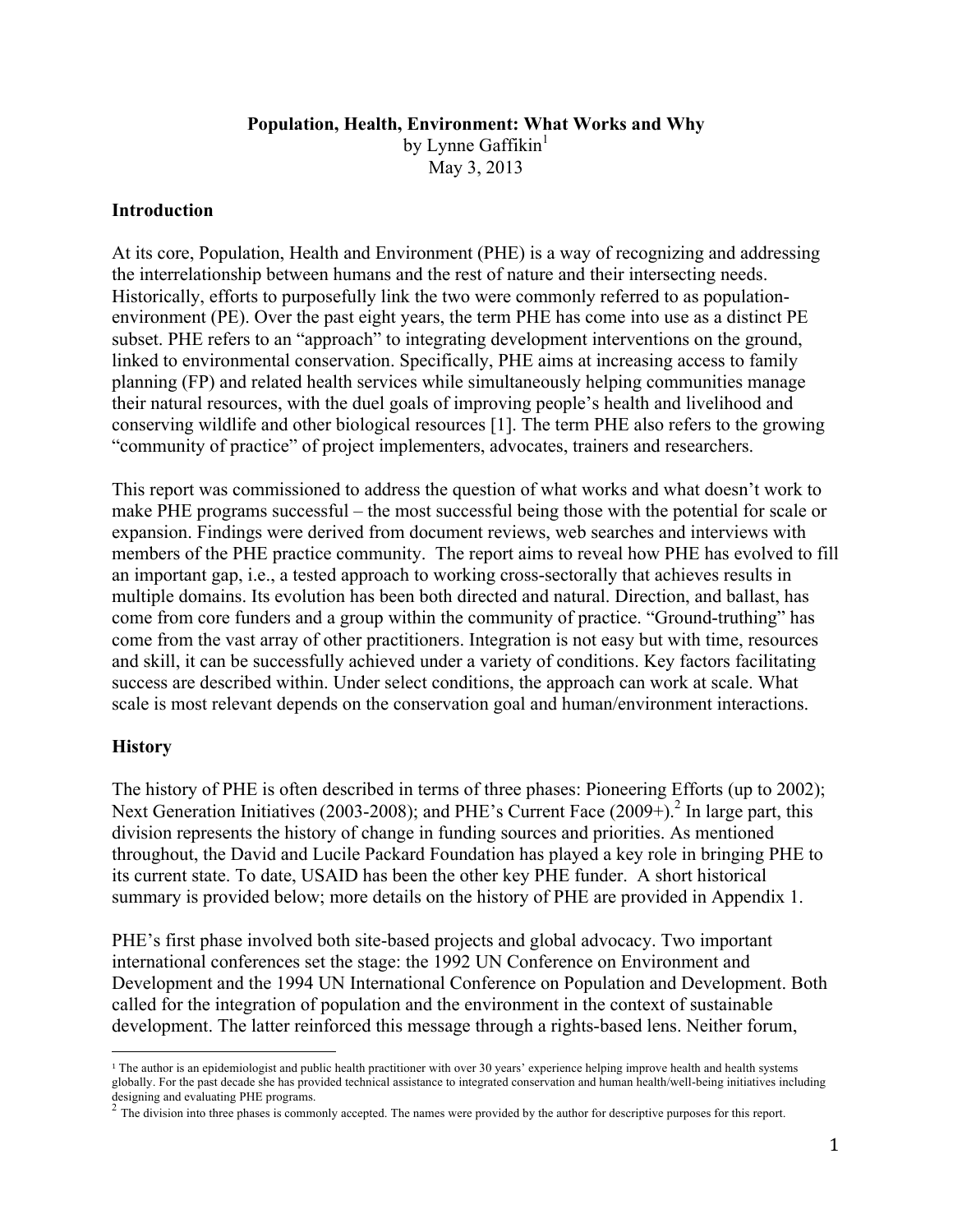however, produced any formula for realizing integration on the ground. To meet this challenge, a group of US-based population, health, development and conservation organizations came together to discuss optimum ways of integrating across sectors to achieve conservation and human well-being goals. The members shared some key values: the belief that conservation is a social issue, a commitment to participatory community engagement, and a dedication to increased women's involvement in community decisions including related to natural resource management. The Packard Foundation among others provided advocacy funds for a number of the group members in those early years.

The group searched for ongoing site-based projects that exemplified their shared values and goals to inform their efforts. One member, Population Action International (PAI), with support from the Summit Foundation, inventoried 40+ such community-based PE projects [2]. In 2000, the Packard Foundation provided support critical to advancing PHE through its site-based, leadership and advocacy subprograms organized under the (then) PE program. Two of the sites - Madagascar and the Philippines - have since taken integration to the largest scale and continue to serve as models. An important factor making scale-up possible was complementary advocacy, leadership and research support from a number of Packard-funded awardees, e.g., the Population Reference Bureau (PRB) and PAI [3].

USAID also contributed to PE leadership development and some site-based implementation during Phase 1. Starting in 2002, USAID's investment came in response to legislative language that supported the use of agency funds for "Family Planning/Reproductive Health (FP/RH) where population growth threatens biodiversity or endangered species" [4]. Early funding went to a number of conservation organizations, working in areas of high biodiversity importance e.g., Jane Goodall Institute (JGI), World Wildlife Fund (WWF) and Conservation International (CI). The purpose was to demonstrate conservation group ability to expand access to FP/RH to remote rural areas, and meet other community needs, while also pursuing conservation objectives. Through these projects, they learned the importance of health as an "entry point" for gaining community trust. In 2005, the term PHE officially replaced PE for all USAID-supported efforts. Over time, as noted, the new nomenclature came to define a specific, tested approach. USAID also provided advocacy and leadership support during Phase 2 to maintain that momentum.

In 2006, USAID shifted its focus from on-the-ground projects to building greater capacity to implement, a focus which it still maintains. The goal was for site-based PHE funding to come from other sources including USAID country mission budgets. This has been successful in a number of cases (e.g., Tanzania and the Philippines). Current USAID funding is mainly through the Building Actors and Leaders for Advancing Community Excellence in Development (BALANCED) project, lead by the University of Rhode Island/Coastal Resources Center (URI/CRC). Its key objectives are capacity building and knowledge management to increase the global pool of capable PHE practitioners and advocates. In this phase, PRB developed a computer mapping program to track changes in the number and location of global PHE projects. Ethiopia hosts a large number of them, facilitated through Packard Foundation support. A new Phase 3 model project is Health of People and the Environment-Lake Victoria Basin (HoPE-LVB). It targets communities around the Lake Victoria Basin, a MacArthur Foundation ecosystem priority, and is MacArthur-Packard co-funded, with monitoring and evaluation (M&E) support from USAID.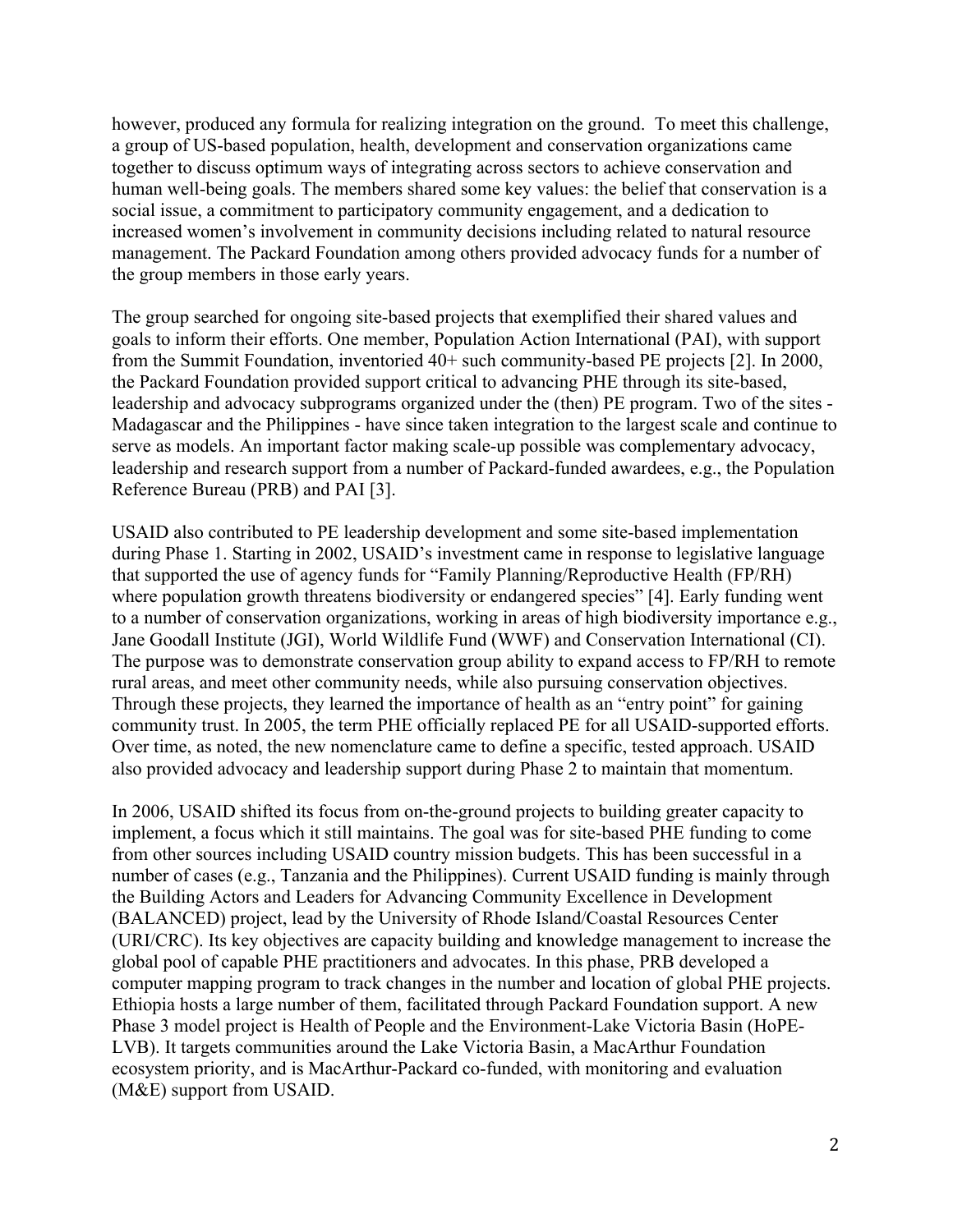#### **PHE funding overview**

An analysis of the years 1993-1996, immediately post the two international conferences, identified 35 foundations that had provided funding support related in some way to the *global population-environment* nexus [5]. In a 2003 update covering the years 1999-2001, the following were listed as the main PE supporters: Packard, Hewlett, Summit, Turner, Geraldine R. Dodge and Compton and the UN Foundations [6]. Peilmeier's Packard PE Program Evaluation highlighted how the Summit, MacArthur, Hewlett and Turner Foundations all ended any explicit PE strategies around the same time as The Packard Foundation's PE Program ended [3]. However, several continued to fund strategies or programs in "Population" and/or "Environment" and were willing to "let linkages occur naturally" in a target geographic area, if the grantee wished to do so.

In 2007, USAID provided some funding out of the Health Bureau's Population and Reproductive Health (PRH) office budget explicitly for *PHE*, a term formally put into use in 2005. Also in 2007, Hewlett provided PE funding to 4 US conservation organizations for national and global PE advocacy and Packard funded 3 such organizations. Those efforts are not counted by some as PHE contributions per se, however, as they did not have a community focus. On the other hand, some foundations like Hewlett provide "general support" to organizations, funds from which may support PHE programs or efforts as they themselves prioritize, e.g., PRB and PAI [4].

In PHE's current phase, a few foundations have provided funding *explicitly* for PHE, most notably the Packard Foundation with its support to Ethiopia and HoPE-LVB. Some PHE funding has also come from European aid organizations. USAID funding for any site-based PHE efforts comes from mission contributions to the PRH Office's BALANCED Project whose main objectives, noted above, are PHE capacity building and knowledge management. A few organizations e.g., PRB and the Woodrow Wilson Center /Environment Change and Security Program (WWC/ECSP) support PHE advocacy and information sharing through other USAID funding mechanisms. Potential sources of future PHE support, explicitly or more indirectly, are described at the end of this report.

#### **Lessons learned: What works and doesn't work to make PHE programs successful?**

For this report, PHE represents a pro-environment, gender-sensitive, integrated approach to community development, designed to yield local conservation and human well-being outcomes where interdependencies are strong. Success is influenced either by features affecting site-based implementation or affecting supportive advocacy, capacity-building and research activities.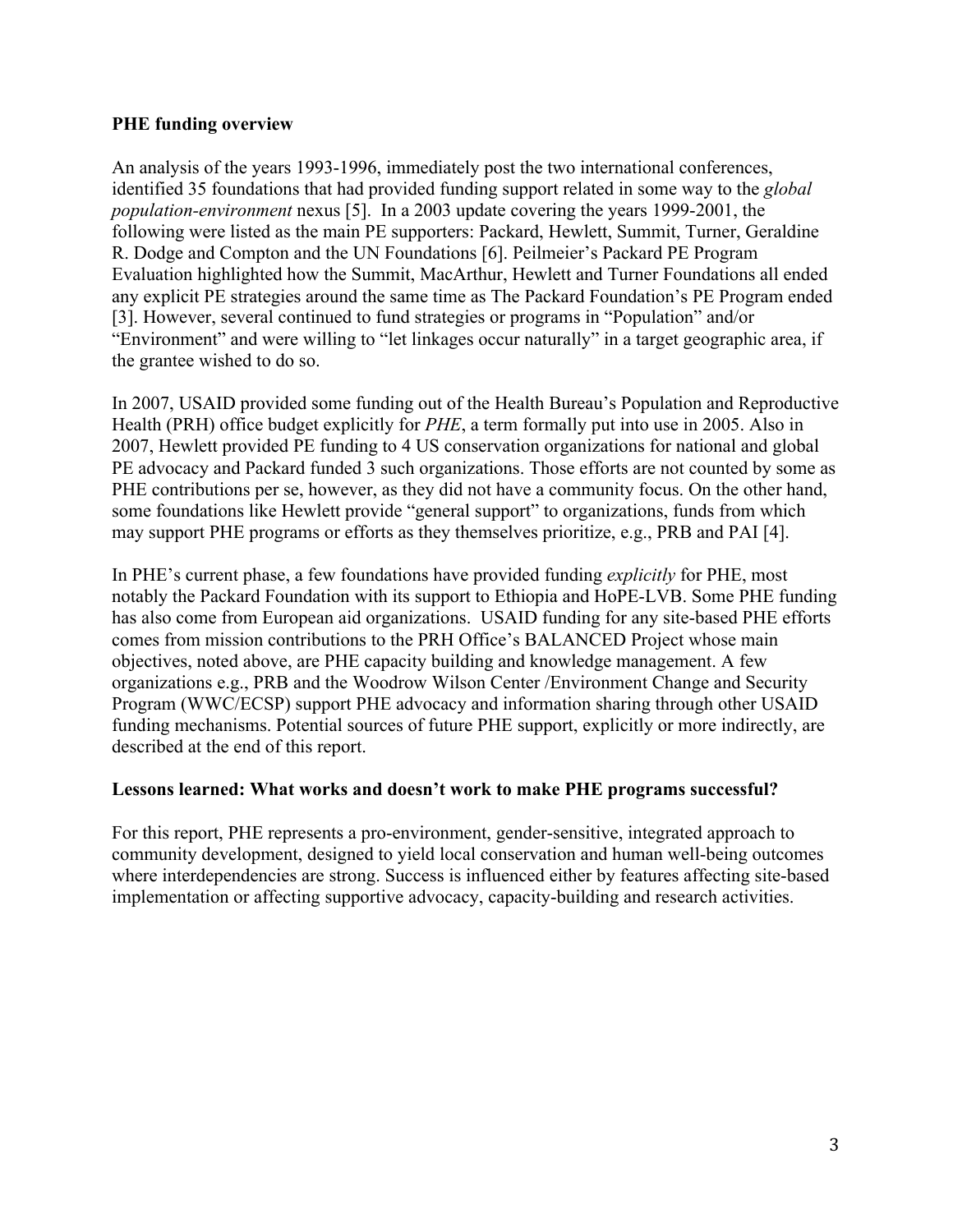#### **What works?**

#### **A. Site-based projects**

PHE project success is determined to a large extent by the capabilities of the implementing organization and project partners. The appropriateness and quality of project interventions also matter, as do some site characteristics.

#### *Organizational capacity is the most important factor determining success*

PHE projects work when staff can gain and maintain the trust of beneficiary communities and successfully shepherd an integrated community development process along. Staff need to be skilled in the various PHE technical areas as well as how to successfully integrate across domains. They must be able to identify and document results and sustain partnerships. Most implementing organizations described herein have demonstrated capacity to lead; PFPI has been particularly successful in this regard which has helped it take PHE to scale in the Philippines.

#### *Successful projects successfully partner*

PHE projects work best where community members are key partners. The health/FP component of conservation group-led projects can be more technically sound when a health partner is actively involved. This increases project attractiveness to health stakeholders including donors. Many projects have functioned successfully this way, e.g., JGI in Tanzania with EngenderHealth. Partnering with community development groups maximizes conservation outcomes by increasing ability to respond to non-health needs of high or urgent community priority. Projects with strong government relations can tap into those resources e.g., training support

#### Madagascar - "Like every place you've never **been":** *A Model of PHE Success*

All of Madagascar is considered of biodiversity importance. It is one of the poorest nations, health/FP services are not widely available and fertility levels are traditionally high. Its PHE experience serves as a model of "what works" to sustain and scale integration. Initial cross-sectoral partnering resulted from expressed community needs including for FP. Pro-environment NRM activities were first integrated with community-based health/FP activities using a "champion" approach: communities became champions upon achieving target levels of "doable actions." Their collective success, widely celebrated, motivated continued pursuit to higher levels of sustainable community development.

Momentum was maintained and scaled from 2001-2005 with Packard Foundation funding to the Madagascar Green Healthy Communities (MGHC). Solid funding for PHE allowed time in which to test, refine and measure how integration best works in the local context. Many lessons were applicable worldwide. As the approach caught on elsewhere in the country, a Malagasy network was established - and still functions - as a platform for crosssharing and advocating in support of integration to achieve conservation and development objectives both in a food and livelihood security context. A comparative study was launched involving network members to provide evidence of the approach's value.

Before Packard funding ended, the USAID mission launched an "ecoregional" strategy, focusing all its development support around priority ecological landscapes to maximize impact. Activities were organized under an integrated framework -Nature, Health, Wealth and Power (NHWP) that drew heavily upon PHE best practices from the  $MGHC$ project. The champion approach, with government support,  $\frac{1}{x}$  was scaled for use at administrative levels higher than communities. Ecoregional alliances provided a second platform for cross-sectoral learning and collaboration. The President's 2003 "Durban Vision" and "Madagascar Naturally" national campaign for economic development reflected PHE principles.

The country's PHE experiences have been featured in films, presentations and policy briefs; projects sites have been prime destinations for field visits by key decision-makers including US Congress members. The model gained momentum until the coup in 2009 at which point funding for many site interventions diminished. Local organizations continued to integrate with available funds and, slowly, new PHE practitioners began to surface once they learned about the value of integration and how to implement in the Malagasy context. One such organization, Blue Ventures, with some European aid funding now stands out as a strong PHE example. In this way, Madagascar is continuing to serve as model of success, i.e., PHE integration is being sustained over time based on its own merits.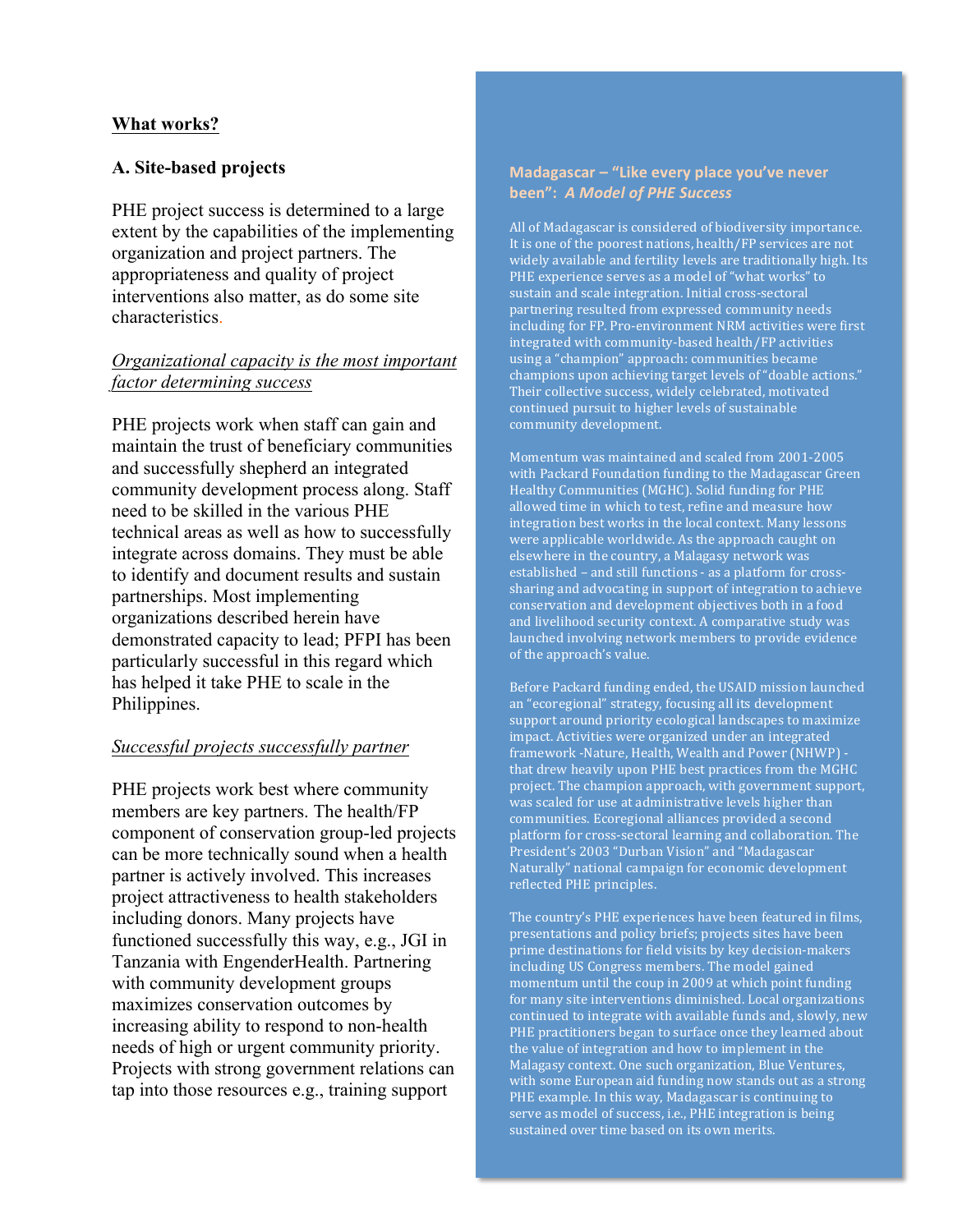and commodity supplies that increases the potential for sustainability and reduces costs. It also increases acceptability and confidence knowing that interventions meet with official approval. This is the approach being employed, for example, by HoPE-LVB.

## *Successful projects make use of available reference documents*

Success is determined based on achievement of results. Key to this is identifying what is doable and what is considered of value to stakeholders. To help meet USAID expectations, an M&E manual for PHE projects was developed as well as an online e-learning course. WWF developed a design manual for conservation groups interested in incorporating FP and the BALANCED Project provides training in PHE objective setting for practitioners. Successful projects make use of these valuable resources.

## *Ecosystem type matters less than the local human/environment relationship*

PHE projects have been implemented with success in coastal and dryland areas, in mountains, around wetlands, around a lake basin and, in forested areas other ecosystem types. Understanding how ecosystem degradation affects local community well-being is key to successful project design, for any ecosystem type.

## *The best locations are where public health/FP programs are not well established*

PHE projects have been implemented with success in Africa, Asia and Latin America. PHE funding for Latin America stopped as FP services became widely available through national programs, making *integration* less attractive. In Asia, programs have been successfully implemented where such services are not easily available and where biodiversity/ecosystem conservation is a priority e.g., parts of Nepal, the Philippines and Cambodia. All of Madagascar is a biodiversity "hotspot" and a number of successful efforts have been carried out throughout the island nation; similarly, in East Africa. There are many areas in Africa that remain good candidates for the PHE approach due to intersecting conservation and human health/FP needs.

### *The best health interventions are ones for which environmental linkages are the most direct*

PHE projects have been tested successfully incorporating a number of different health interventions. For example, nutrition was a focus for CI's projects in Madagascar. Tubercuolosis control is a health feature of Conservation Through Public Health's (CTPH) efforts in Uganda and sanitation and hygiene is a part of HoPE-LVB. Environmental causal linkages are usually the most direct with water and food-related health issues. Energy-efficient stove interventions are often successful as they address respiratory infections and deforestation simultaneously.

## *Natural Resource Management (NRM) interventions improve livelihoods and reduce conservation threats*

Many different NRM actions have been successfully tested that also serve to reduce important conservation threats. In Madagascar, WWF helped communities redevelop their traditional NRM systems after years of colonial, then government control. JGI around Gombe has successfully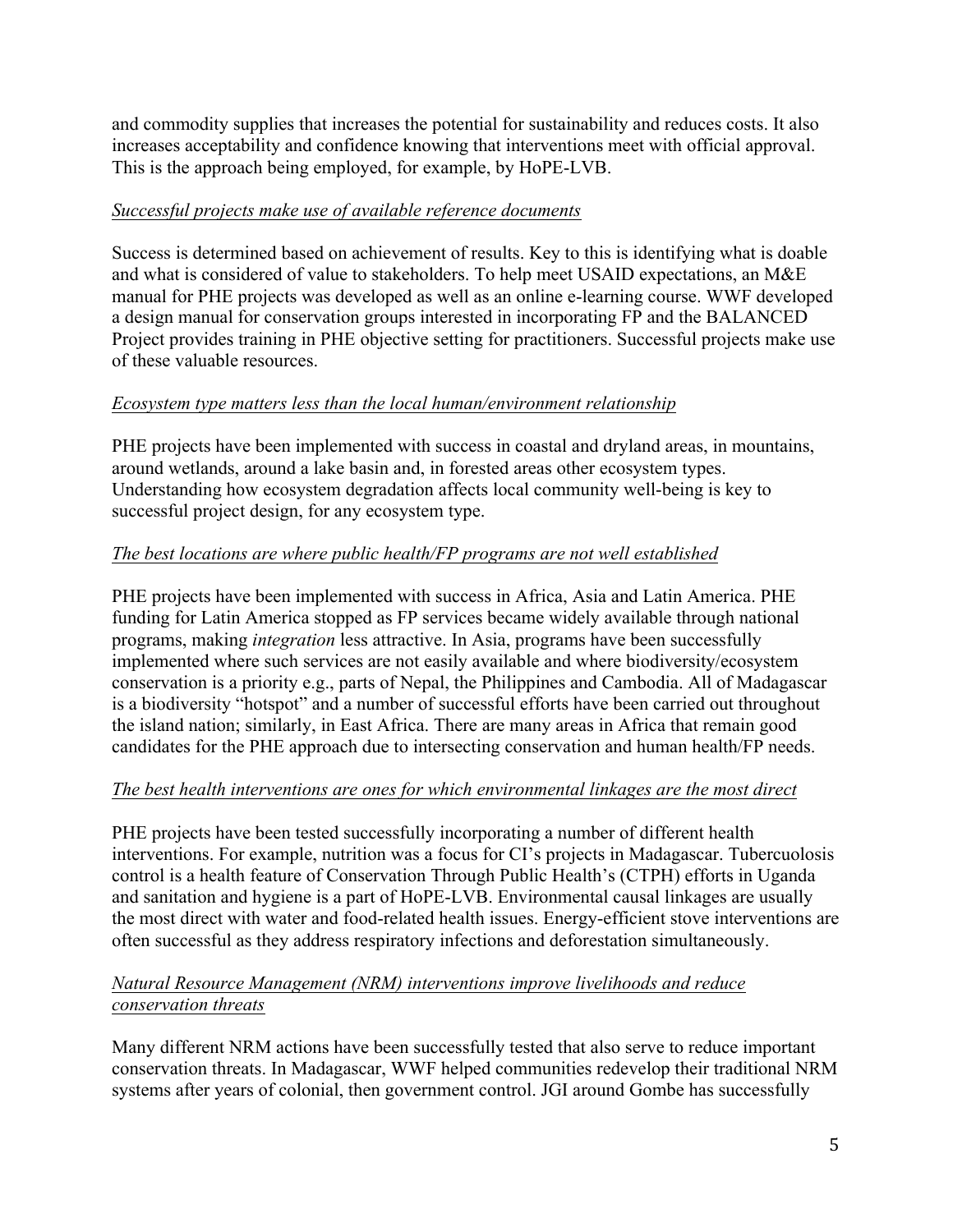supported tree-planting and agro-forestry practices. In HoPE-LVB, support for more sustainable fishing practices is being provided.

## **B. Advocacy, Capacity building, Research**

Communities and nature benefit directly from PHE site-based interventions but without complementary advocacy, capacity building and research, on-the-ground projects would not succeed. These efforts better ensure project success when they are customized and adapted to local realities.

## *Advocacy works best when framed for specific audiences*

As audiences have different interests, the most effective PHE messages are ones customized for audience appeal. One of the most impressive examples of PHE advocacy was the 2002 introduction into legislative language of wording favorable to an integrated approach. This resulted from advocacy, in particular by PAI, highlighting the urgency of avoiding irreversible biodiversity loss in areas with remaining unmet need for FP. The language change has led to years of USAID PHE funding. Packard Foundation support to PAI helped produce this important policy outcome.

## *Supporting networks of practitioners helps the message be heard*

Initiatives that have successfully scaled are ones in which PHE lessons learned have been shared through a network of field projects operating within the same geographic focus (e.g., ecoregion). Examples of this are in the Philippines, Madagascar and Ethiopia. Network members, speaking with one, loud voice can advocate more effectively than groups alone for additional resources and/or program or policy change. A successful example of the latter is in the Philippines where the PHE network, long supported by PRB including with Packard Foundation funds, effectively advocated that FP be considered a local policy issue, in the absence of a national policy [7].

### *For relevancy, successful PHE advocacy draws upon ongoing site-based projects*

Advocacy about PE interdependencies has drawn heavily from global statistics, including Millenium Ecosystem Assessment findings. While global analyses help set the stage, localized data more adequately tell the PHE story. Field projects often provide the only source of detailed information about PHE. Thus, successful PHE advocacy, at all levels, draws upon ongoing field projects to be relevant.

### *Successful advocacy mixes data with compelling, personal stories*

Field projects provide a wealth of testimonials regarding how integrated projects have improved people's lives. Quotes from and videos of community members help "bring alive" otherwise conceptual ideas. This in turn helps decision/policy makers better envision how support for PHE could make a real difference. Various PHE videos have been developed over the years with this in mind. PRB has successfully trained country journalists to write such stories. PAI has also systematically organized PHE site visits over the years for congressional representatives.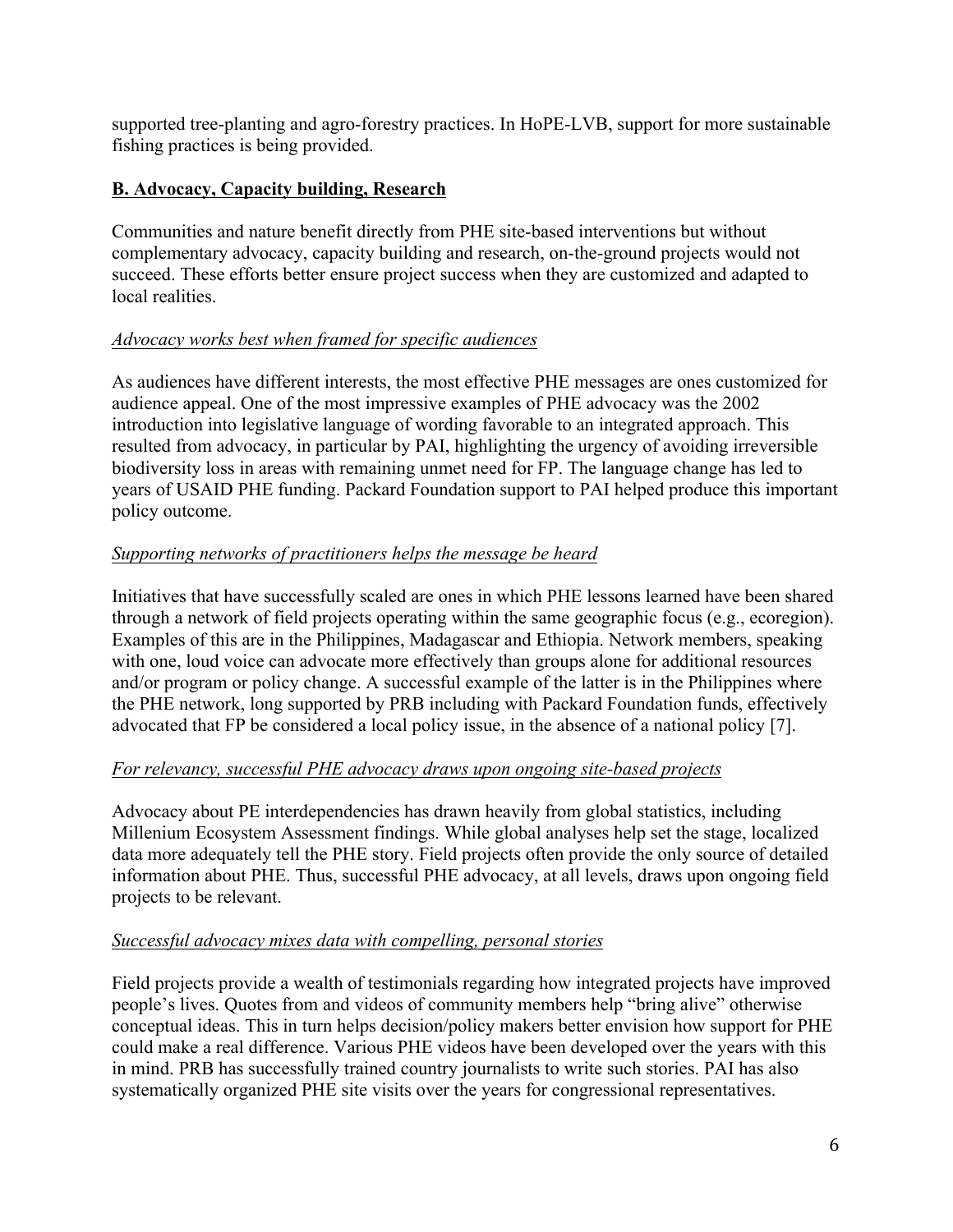Similarly, field-based practitioners who personally experience the positive effects of integration typically become strong PHE advocates. The Woodrow Wilson Center's ECSP systematically promotes PHE by featuring such presenters as well as movies, publications and a blog to lend PHE a more personal face.

## *Measuring and sharing results confirms success*

To be considered successful, projects must provide evidence of results. This requires clearly defined indicators and systems in place to turn data into information. To reduce extra burden on project participants and help sustain efforts, successful projects use national or locally available tools. HoPE-LVB is incorporating this best practice as part of its project monitoring system. Rigorous studies provide more convincing evidence of approach effectiveness. A well-conducted study by PFPI in the Philippines, supported by the Packard Foundation, successfully serves this purpose. Not all projects can produce impact data however if local conditions do not meet to study design requirements.

## *What doesn't work?*

## **A. Site-based projects**

Project experiences over the years have revealed useful strategies for approaching new communities and also for maintaining community participation, both critical for success. Also, while conducted in many locales, PHE projects are not appropriate nor have they been successfully carried out under all conditions.

### *Approaching traditional communities using an unfamiliar lens may not open doors*

While gender equity in conservation and development is a fundamental PHE value, it may not be considered a high priority for targeted communities. Rather, livelihoods and income generation are usually key interests, particularly among community leaders with whom project staff usually first interact. Successful PHE projects appreciate how to incorporate gender equity as a project value over time, in context-appropriate ways.

### *Lack of flexibility to add new interventions can reduce community engagement*

For long-term conservation outcomes, practitioners need to continuously monitor community priorities and try to help address them. This can be a challenge without flexibility in funding unless the project can attract additional partners. WWF learned this through past experience so formed an overarching alliance with CARE, a strong development partner [8].

### *Projects lose focus when wide spread, without a unifying geographic framework*

Early on, JGI's community-centered conservation initiative in Tanzania was spread across many miles, in some cases requiring a multiple-day boat ride to access project areas. A 2002 evaluation highlighted how spread thin efforts were, reducing project ability to effect significant change, in particular in communities adjacent to Gombe [9]. JGI subsequently focused in and launched a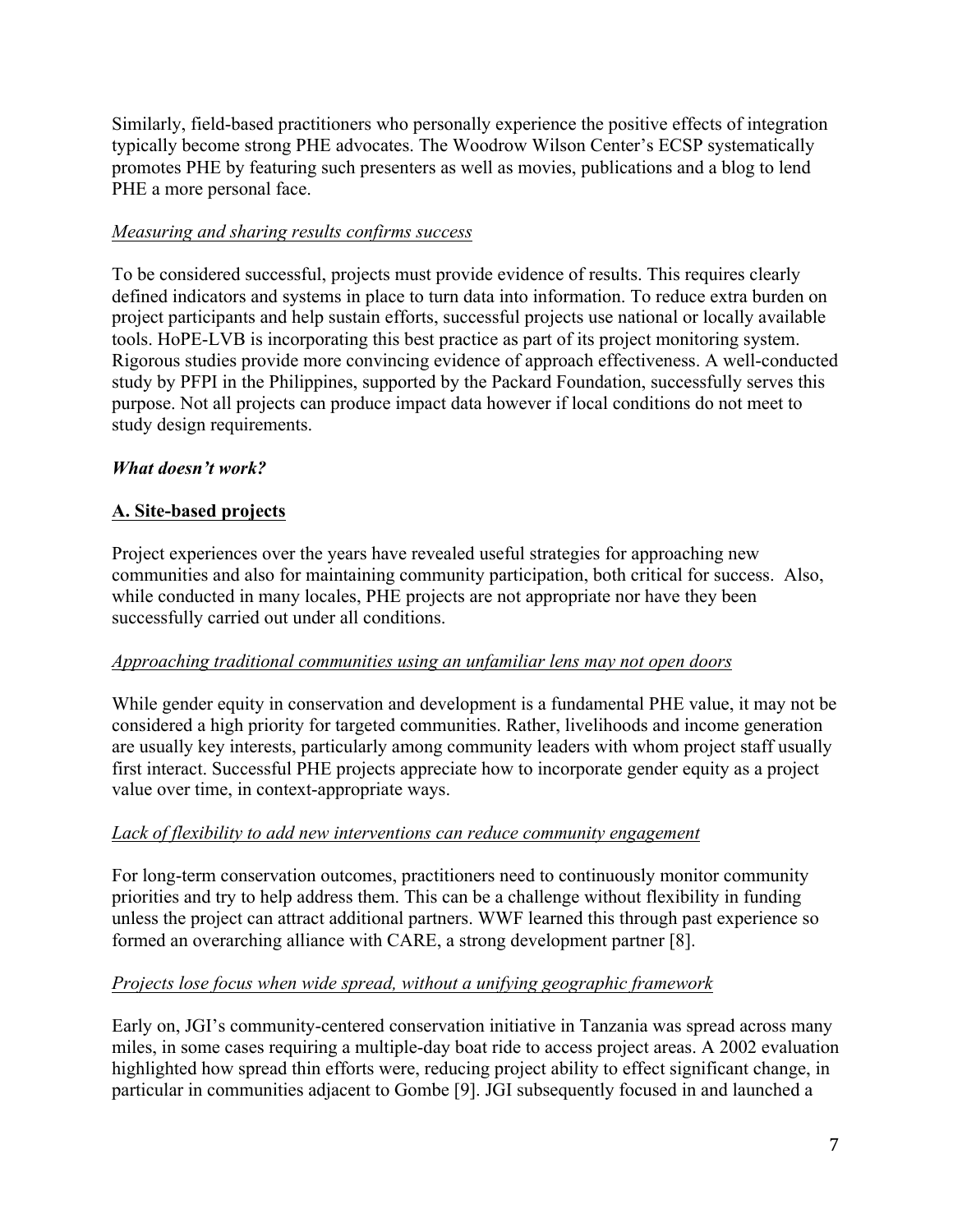new initiative, the "Greater Gombe Ecosystem" for which clear geographic boundaries were determined based on ecology and chimpanzee survival needs, linked to local communities.

#### *Projects are needed but struggle in isolated areas without partner connections*

By nature, PHE projects are often in remote areas without good access to public services. Success demands effective introduction of various interventions but for most organizations, doing so alone is difficult. Finding partners in remote areas or ones able to travel there has presented challenges. For example, due to site remoteness in the Democratic Republic of the Congo (DRC), WWF had problems identifying a willing FP partner. Local faith-based groups may be interested in partnering in health but not necessarily in increasing FP access, a core feature of PHE projects.

### *Insecure areas with cannot be well supervised which hinders success*

Providing ongoing support is difficult in unsafe areas e.g., rebel activity, as has been the case in parts of the DRC and Kenya's northern coast. Without a local presence and occasional supervisory visits, project momentum slows. Additionally, natural disasters e.g., cyclones, as experienced periodically on the coast of Madagascar, can shock fragile ecosystems on which communities depend and reverse gains made in project development.

### **B. Advocacy, Capacity-building, Research**

Two particularly challenging areas for PHE have been producing sufficient evidence to justify opportunity costs of using the approach, and maintaining the PHE human resource pool.

### *Poorly conducted studies can lead to credibility loss*

The PHE community is often asked to better demonstrate the effectiveness of an integrated approach. While a few studies have tried to produce such evidence, only PFPI's study in the Philippines has yielded solid findings. Conducting quality studies of community-wide interventions is difficult; adding PHE's integrated features and site remoteness makes such studies even more challenging. Solid evaluations should be a feature of all projects but some organizations also lack these skills or adequate resources. More active partnering with researchers/academic institutions, like the University of Colorado, could help fill this gap.

### *When champions and other leaders move on, PHE advocacy suffers*

One of the earliest efforts to build capacity to integrate FP and conservation was through the Michigan's Fellows Program that placed fellows throughout the world in a variety of organizations. In many cases, it was the fellows that lent organizations the capacity to lead. Most fellows became passionate PHE advocates and developed unique skills in how to make integration happen. A number have managed to remain involved and continue to provide leadership. Unfortunately, many have moved on, unable to apply their unique integration skills. This has been a loss to the PHE movement, reducing return on overall PHE investment.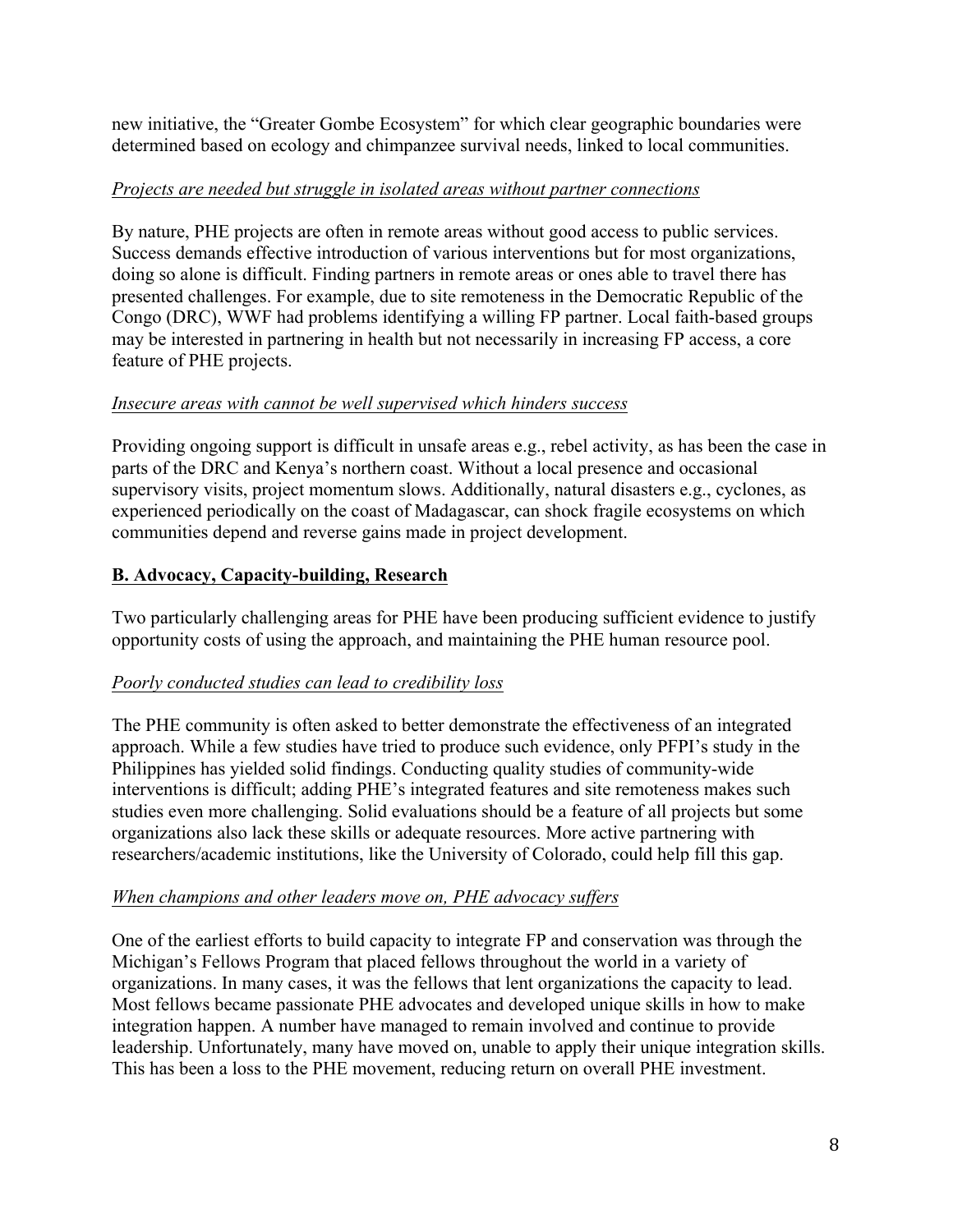### **Current And Future Areas of PHE Opportunity**

As discussed, PHE has become a distinct area of practice with associated principles, standardized tools, shared communication materials and networks of practitioners. What it lacks to "stay the course" is dedicated funding. Some practitioners are able to set aside funding for PHE from other sources e.g., "Population" or "Environment" programs. New and other initiatives provide additional opportunities for applying PHE's best practices. A few of these are described below.

#### *Climate Change/Disaster Mitigation*

Climate change provides an important lens through which conservation groups are organizing and prioritizing actions. Increasing resilience of vulnerable women, families and communities is a current development strategy within climate change discussions. Avoiding natural disasters is another. Donors considering these strategies include: UN Population Fund, UN Development Programme, USAID and AusAid, among others. Incorporating FP into climate adaption plans is one way of improving resilience. PHE projects can provide a useful testing ground for this and community adaptation over time. PAI and WWF/CARE, through their Climate Advocacy Partnership, are among the organizations pursuing this approach.

#### *Food Security*

The PHE approach has been used successfully to address food security in a number of places e.g., Madagascar and the Philippines. At the Gates Foundation, food security falls under their largest program, Agricultural Development, directed at sustainably increasing farmer production for long-term reduction in hunger and poverty. UK's international aid organization, Department for International Development, has joined Gates in addressing world food security as has USAID through their Feed the Future Initiative, among others.

#### *Peace/Security*

The interface between population, environment and human security has been repeatedly highlighted in WWC/ ECSP presentations. Peace and security are new themes for some, e.g., CI a long time PHE partner, and old themes for others, e.g., the Skoll, MacArthur and Compton Foundations. Using the PHE approach could help achieve their peace and security goals.

#### *Water*

An increasing source of conflict throughout the world involves water availability. Various conservation PHE practitioners have a water program for which they have been able to attract funding from private industry e.g., The Nature Conservancy (TNC) and Nestle's Waters Community Program. Coca Cola also provides funds for water linked to community development. USAID has supported the integration of water, sanitation and hygiene (WASH) activities into a number of PHE projects in the past and this could be another potential entrée for PHE in the future.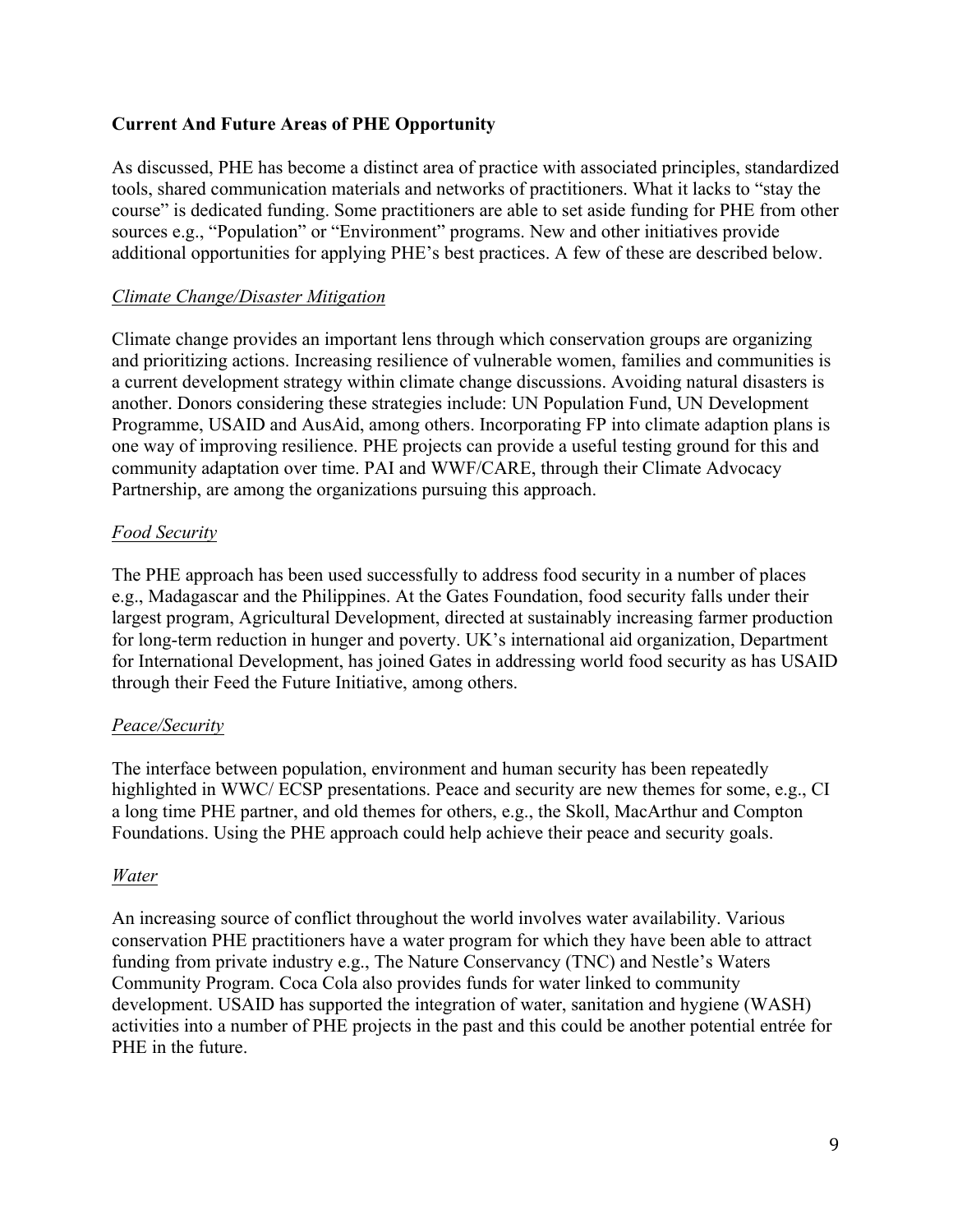## *Human Rights*

Water mobilizes people as it is needed for life and is also a human right. A "right's based approach "to conservation has recently been embraced by 8 global conservation organizations, some active PHE partners [10]. The rationale for why they came together around "rights" closely mirrors that which brought PHE partners together in the early 1990s. Available PHE resources and lessons learned could thus provide a major jump-start to this effort. The right to FP is something about which women's groups and RH/FP advocates feel strongly and therefore rightsbased strategies provide another potential opportunity for PHE integration. Promoting human rights and equality is one of the main goals of the European Union (EU), a major global aid donor. A number of PHE practitioners have already successfully tapped into EU and other European aid donor funding for their programs. The Hewlett Foundation is supporting PAI specifically to network with European aid agencies with strong or latent interest in RH/FP to tap into those funding sources.

### *Country Strategic Plans, Millenium Development Goals (MDGs)*

The World Bank provides development support to various low-income countries to help achieve poverty reduction through their country assistance strategy and poverty reduction plans. Eradicating extreme poverty and hunger is MDG #1 and PHE has been used in some countries (e.g. Madagascar and the Philippines) to address poverty reduction as an overarching theme, as well as other MDG targets (e.g., achieving universal access to FP – Target 5B – and reducing biodiversity loss – Target 7B). Thus, the approach could be considered as a viable strategy to include within poverty reduction plans and to help achieve other national goals like the MDGs. Where decentralized planning is taking root and local government pays for development, the PHE approach may be particularly attractive as local planners more readily appreciate the value of synergy through integration. Specifically, where local officials are accountable to the central government for results in many domains to receive their budget allocation, they are more likely to consider program efficiencies – one of the various advantages of the integrated PHE approach.

## *Unmet Need for FP*

Many foundations and USAID continue to support the goal of addressing unmet need for FP. This provides continuing opportunity for PHE programs to fill the gap. At the Gates Foundation, FP falls under their Global Development Program; at the Hewlett Foundation, it falls under their Global Development and Population Program. This placement sends an important message that FP is an important *development* intervention development – a theme emphasized at early international conferences linking population and the environment.

### *Women in Development/Women's Empowerment/Gender Equity*

Positioning PHE as a woman-focused strategy re-emphasizes one of its core principles. In 2012, USAID adopted new policies and strategies to help reduce wealth-related gender disparities and to increase women's ability for self-determination. PHE is a particularly useful approach to achieving those ends. The International Union for Conservation of Nature (IUCN) has long played a key role in bringing population and environment partners together and is actively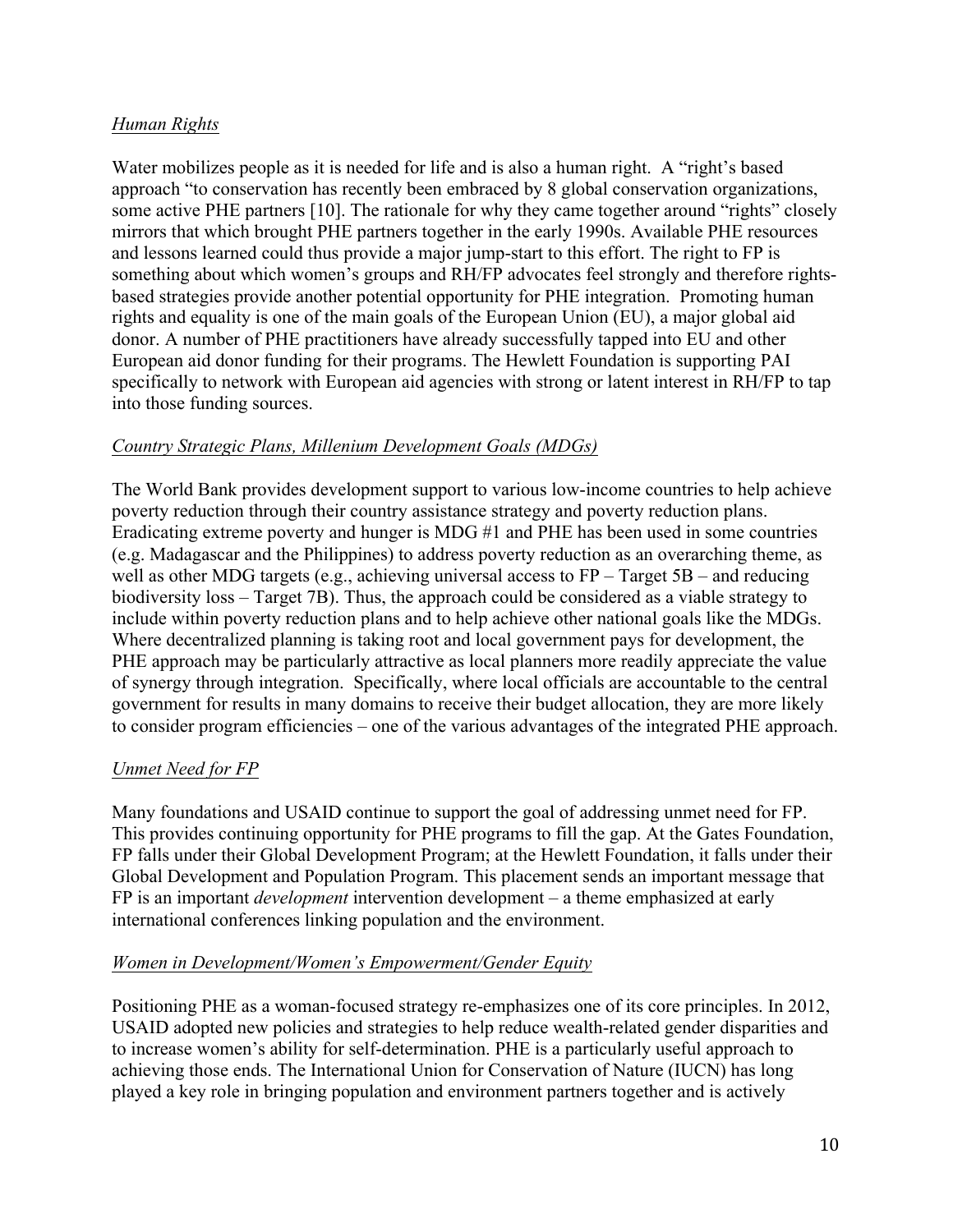working to integrate gender into conservation including via climate change discussions. They are doing this with support from different Scandanavian country aid agencies, another opportunity.

### **Conclusion**

According to PRB's current PHE mapping program, over 87 projects with funding from a variety of sources are applying the PHE approach in 27 countries in Asia, Africa and Latin America. Through these efforts, FP is successfully *reaching remote areas previously not well served and communities are better managing their natural wealth* – the dual goals of PHE efforts. There is thus continuing return on investment in PHE through global expansion in projects and donors. While 87 is only a marginal proportion of all development initiatives, the approach is not appropriate for all locales. It was designed for, and intended, for locales where FP service access is poor and community practices constitute threats to biodiversity and ecosystem conservation. Some of the 87 are long-term efforts showing the continued usefulness of the approach. This is critical to long-term conservation success and also the goal of universal FP access– a human right.

### **References**

1. Anderson, MC. 2010. History and Future of Population-Health-Environment Programs: Evolution of Funding and Programming. MPP Professional Paper. University of Minnesota, Minneapolis.

2. Engelman, R. 1998. Plan and Conserve – A Source Book on Linking Population and Environment in Communities. Population Action International, Washington DC. 3. Pielemeier, JD and Green, CP. 2005. Review of the Packard Foundation's Population-Environment Initiative. CEDPA, Washington DC.

4. Pielemeier, JD, Hunter, L and Layng, R. 2007. Assessment of USAID's Population and Environment Projects and Programming Options. USAID, Washington DC.

5. Gibbs, SL. 1997. The Global Population Nexus: A US Foundation Perspective in Lessons from the Field: Integration of Population and Environment, World Neighbors.

6. Gibbs, SL. 2003. Population and Environment: A Review of Funding Themes and Trends. The Woodrow Wilson International Center for Scholars Environmental Change and Security Program, ECSP Report, Issue 9.

7. Castro, J and D'Agnes, L. 2008. Fishing for Families: Reproductive Health and Integrated Coastal Management in the Philippines. Focus Report. Woodrow Wilson Center. 8. Carr, D. 2008. Population, Health and Environment in Africa and Asia: And Evaluation of USAID and Johnson and Johnson Supported Projects.

9. Anderson, WG et al. 2004. Assessment of the Lake Tanganyika Catchment, Reforestation and Education (TACARE) Project, Jane Goodall Institute, Arlington VA

10. Springer, J et al. 2010. The Conservation Initiative on Human Rights: Promoting Increased Integration of Human Rights in Conservation. Policy Matters, Berkeley CA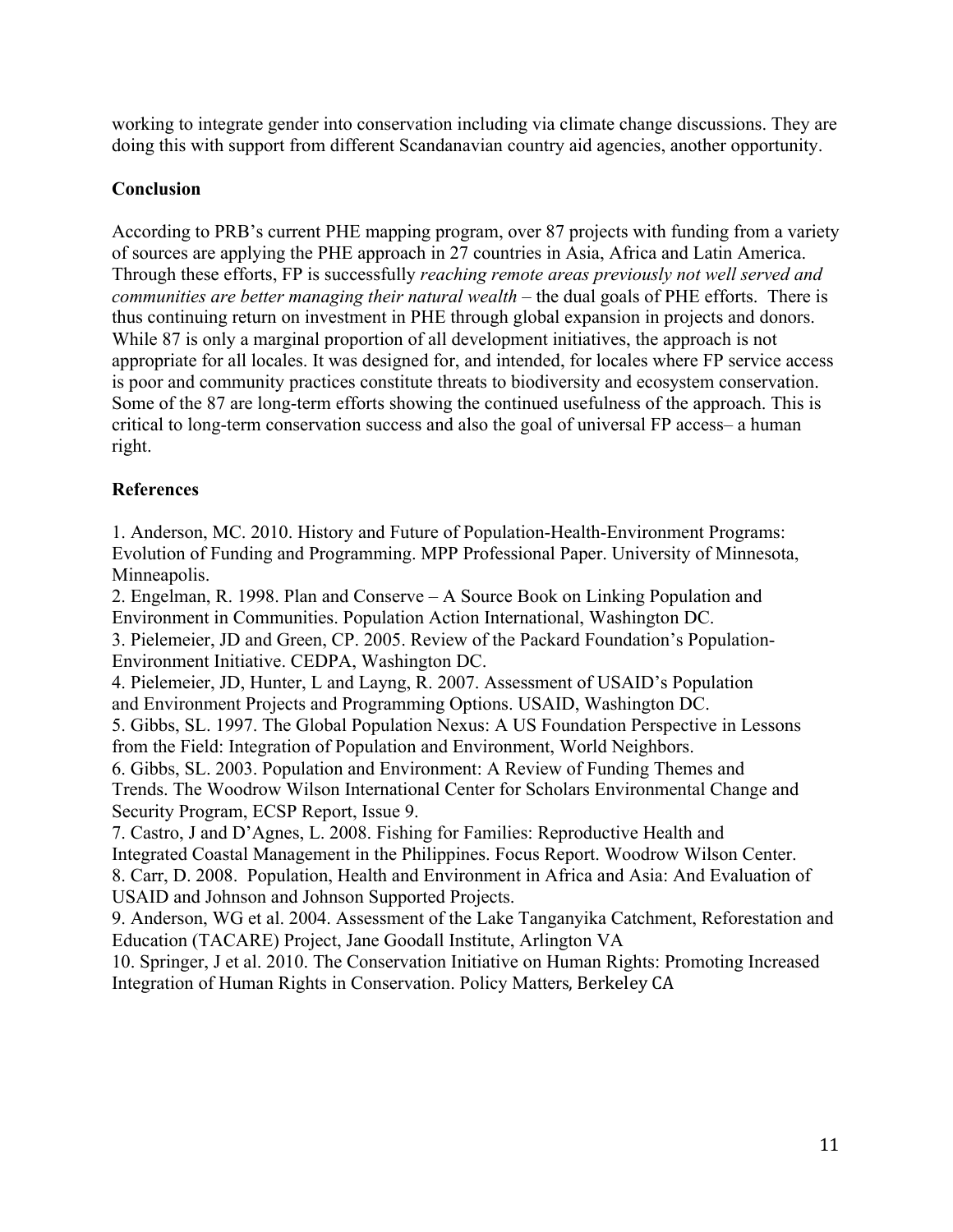#### **Appendix 1**: **Brief History of PHE**

#### **Phase 1: Founding Principles and Pioneering Efforts**

There is a long history to discussions on the relationship between population dynamics and environmental conservation (PE). In 1991, a seminal document on the importance of considering women's role in sustainable development, along with population growth, conservation and consumption - Caring for the EARTH -was co-produced by the International Union for Conservation of Nature (IUCN) [1]. The following year, at the UN Conference on Environment and Population, Agenda 21 was developed calling for integration of the two domains in the context of sustainable development. In 1994, at the UN International Conference on Population and Development, this position was reinforced through a rights-based lens. In that context, increased access to voluntary family planning (FP) was discussed as an important means of achieving sustainable development. These international forums provided an important platform for articulating the multiple pathways through which FP contributes to sustainable development, over and above change in fertility and family size, e.g., greater women's empowerment and gender-equity. The conferences were also critical in terms of lending international support for bridging the two domains of "Population" and "Environment" towards a common goal. However, they produced no specific formulae for doing so on the ground.

Around this time, agencies committed to sustainable development and the critical role of FP in achieving this end, especially through gender-related pathways, began to dialogue about how they could test and promote approaches to integrating population, environment and development interventions. To that end, in 1995, Population Action International (PAI), began to inventory all initiatives in which natural resource management (NRM) was being combined with reproductive health (RH) services, always including but not necessarily limited to FP. With support from the Summit Foundation, PAI compiled 40+ examples, evenly spread over three regions (Latin America, Africa, Asia) of what they called community-based population and environment efforts [2]. Their analysis revealed important similarities and differences in ways in which integrated PE efforts historically and at that time were being implemented. A notable similarity was that FP had been incorporated in response to expressed need from local communities, particularly women [3].

Featured in their report were projects of another Summit Foundation awardee - World Neighbors - an organization dedicated to people-oriented development around the globe since the early 1950s. Family planning had formed part of its integrated community development programs from its earliest years and efforts to link FP specifically with agriculture and/or NRM dated from at least the 1970s [3]. Like numerous other integrated efforts inventoried, World Neighbors supported integration without giving it a special name or without high visibility, but rather as a matter of meeting important community needs. This approach characterized -still doesdevelopment organizations like World Neighbors, CARE, and Save the Children among others, whose overall mission is relatively broad-based, e.g., Poverty Reduction, Food Security, Quality of Life.

Also in the 1990s, various conservation organizations began to engage more actively in policyrelated activities linking population dynamics with the environment, internationally and in the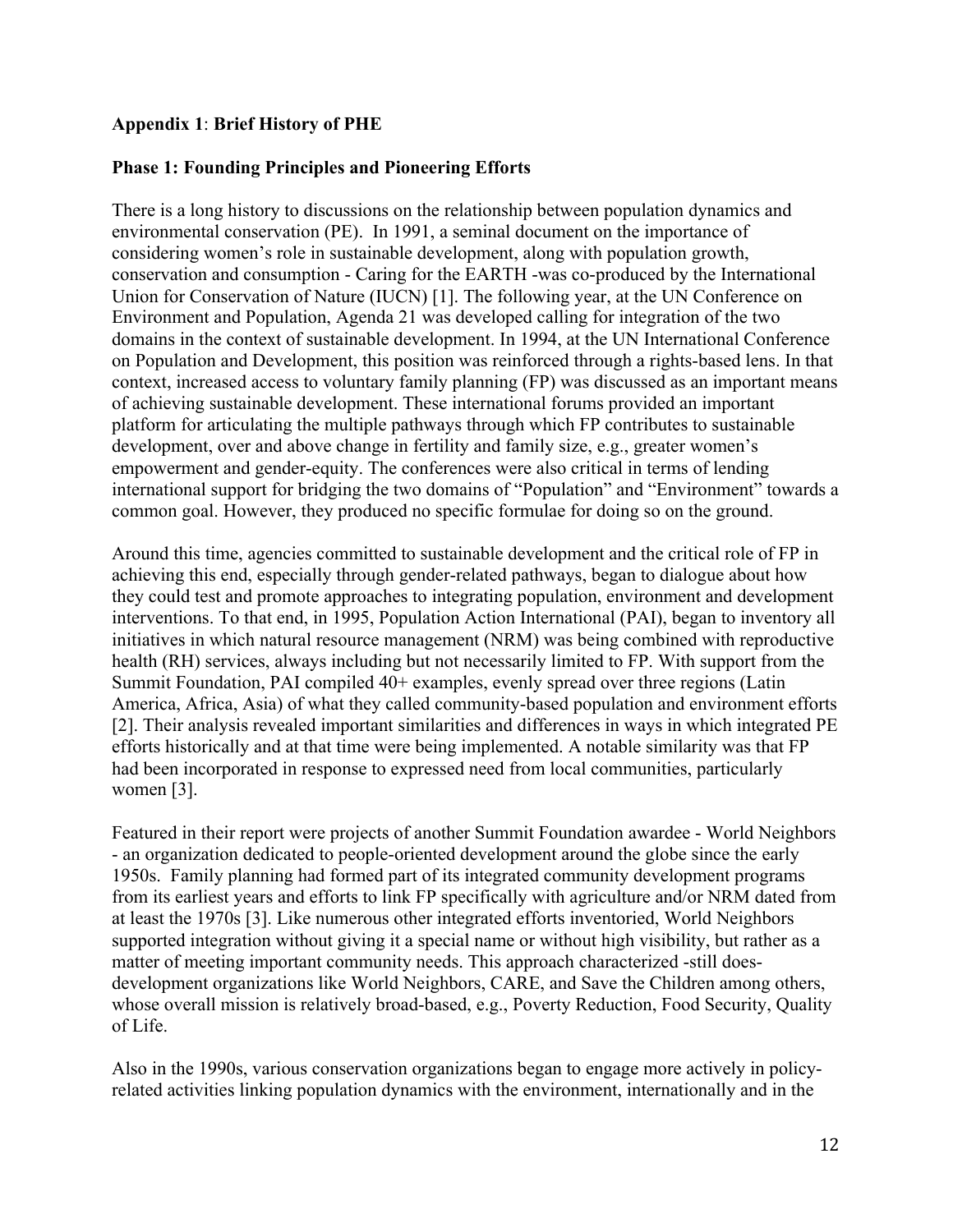US. This work was supported through a variety of foundations. Few of organizations, however, supported coordinated PE interventions at the community level. Some that did found FP integration particularly hard due to lack of technical expertise; in other cases, concern about how their intentions would be interpreted, i.e., as interest in population–stabilization rather than as a response to local needs, made them reticent to openly engage. Fifteen+ years later, this unease still exists among some conservation groups although, in the interim, there have been impressive examples of open and successful FP integration as part of community-centered conservation efforts.

One example is the World Wildife Fund (WWF). In 1985, it launched its first international conservation and development project (ICDP) with the dual objective of conserving biodiversity and improving quality of human life. While initial ICDPs (as early forays into linked conservation and development) were not strongly community-centered, WWF learned from experience. In 1992, with monies from the Summit and S.H. Cowell Foundations and its own matching funds, WWF established a Population [Dynamics and Resource] Initiative [3]. Its goal was better understanding of the relationship between population dynamics and conservation. Over time, the importance of women's involvement in their NRM activities became clearly evident. As a result, increasing women's NRM involvement through improved socio-economic status became a key WWF development strategy [4]. As RH/FP is closely linked to women's empowerment, both strategies fell under their Population Initiative.

Towards the end of the 1990s, many of these same US-based organizations formed the Community Conservation Coalition (CCC).<sup>4</sup> Initial support was provided through USAID's WIDTECH (Women in Development) Project. Sharing the belief that conservation is a social issue, the group's goal was to 1) explore the relationships between population, environment, and development, which they saw as inextricably linked, and 2) promote the involvement of local communities in conservation projects.<sup>5</sup> They promoted a "community conservation" approach that both recognized the gender perspectives of NRM and emphasized participatory community engagement [4]. The group took on the challenge of advancing some of the key principles and activities defined at the above two major international conferences, an important next step. The fact that population and health organizations were part of the Coalition meant it filled a unique niche. That general development organizations were involved but not active members over time was considered an important limitation [5]. After WIDTECH funding, a Michigan PE fellow took on the role of helping coordinate Coalition activities until other funding sources were secured.

Shortly prior to this, in 1999, a Michigan Fellow worked with the Packard Foundation to help develop its PE Initiative that operated between 1999-2004.<sup>6</sup> The Initiative emphasized community level projects integrating conservation and FP interventions in select geographic

 

<sup>&</sup>lt;sup>3</sup> For WWF in particular, the P in PHE has always meant more than natural population growth and the provision of FP/RH services. The Initiative involved population mapping and an analysis of various demographic dimensions including migration that plays an important role in numerous WWF locales [4].

<sup>4</sup> Longstanding members included: Conservation International (CI), Jane Goodall Institute (JGI), John Snow Inc (JSI), PAI, Population Reference Bureau (PRB), The Nature Conservancy (TNC), WWF and USAID.

 $<sup>5</sup>$  Its specific mission was to contribute to the conservation of biological diversity by fostering communication, collaboration, and institutional</sup> change within member organizations and their partners concerning the linkages among conservation, population dynamics, health, education, and the economy [4].

 $6$  To allow for completion, a few of the grants extended through 2006 [6].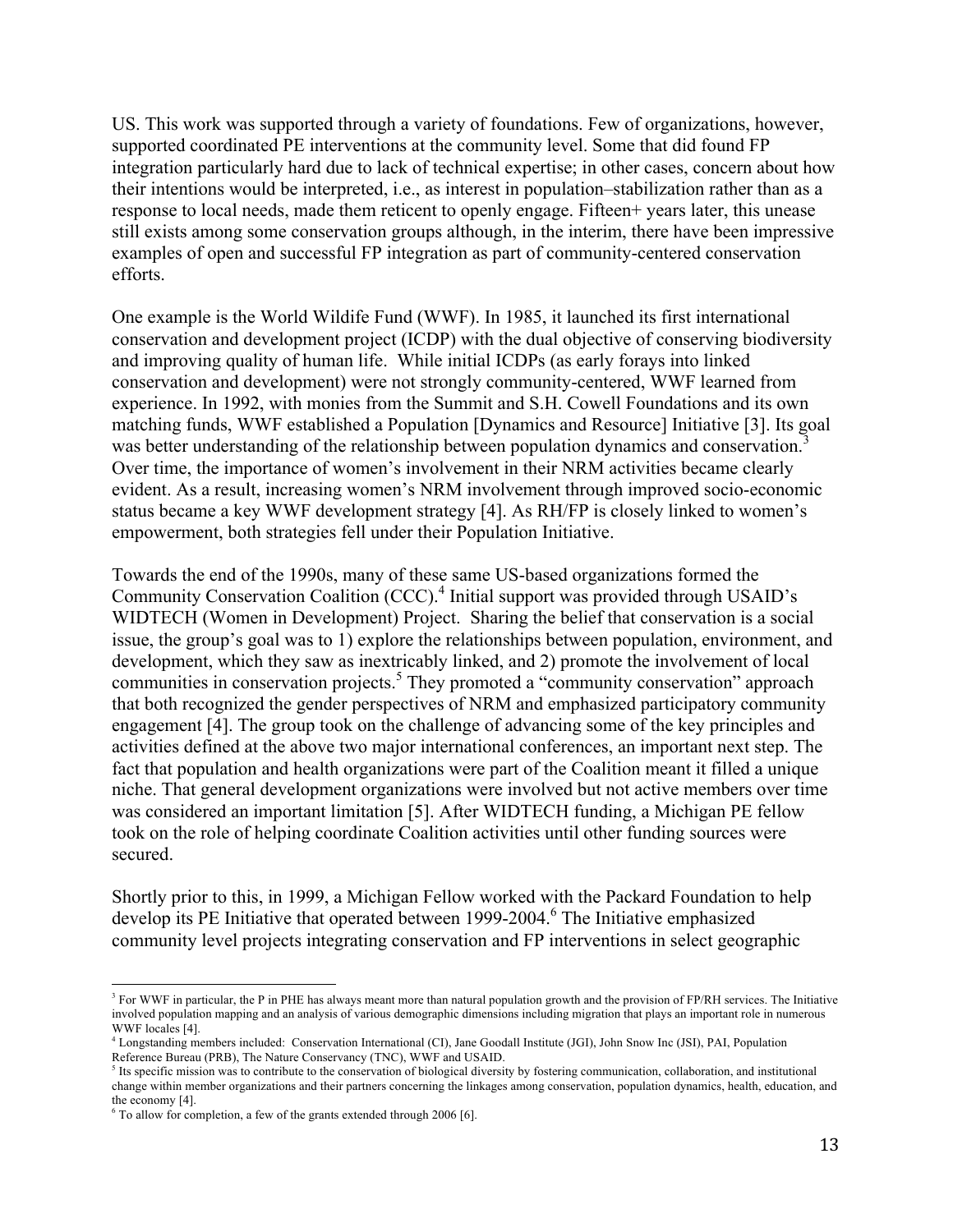areas of high biodiversity, high fertility and poor development indicators. The Foundation also supported leadership development and increased advocacy for PE linkages. Its PHE funding went to 29 organizations to undertake activities under three subprograms: Field Projects; Leadership and Capacity Building; and Advocacy and Consumption. The objective of the former was to: improve the quality of life in focal areas by improving RH, NRM and options for alternative economic livelihoods. Eleven field projects, all in biodiversity "hot spot" areas, were carried out in 5 countries (Philippines, Tanzania, Madagascar, Mexico and Kenya). The largest amount of funding went to the Philippines and secondly to Madagascar - both of which have since served as model sites for P(H)E learning and advocacy. Interestingly, in both countries, food security and livelihood security were overarching themes although in the Philippines the project was conceived and implemented as a PE effort whereas in Madagascar, the approach was PHE (population, health and environment)  $[6]$ .<sup>7</sup>

Leadership Fellowship funding went to 4 grantees, $\frac{8}{3}$  all of which played, some continuing, an important role in extending the network of P(H)E practitioners and/or advocates globally. For example, the Beahrs ELP continues to include a workshop on PE connections in its annual summer certificate course. While the PE Fellows Program is no longer run by the University of Michigan,<sup>9</sup> the fellowship still exists and many organizations that hosted fellows continue to support PHE – the fellows' imprint. PE fellow placement in the Philippines and Madagascar was instrumental in helping firmly establish P(H)E model programs in those two countries. Packard Foundation- funded Ashoka fellows do not seem to be visibly active in PE but at least one fellow is an active PHE champion, i.e., the founder of Conservation through Public Health (CTPH) and a 2<sup>nd</sup> Generation USAID PHE grant awardee (see below). Leadership funding to URI/CRC was to further understanding among project beneficiaries about the linkages between population, resource management and gender*.* This theme was explicitly highlighted early on by conservation groups involved in PHE and is resurfacing more widely as a key PHE theme. URI/CRC has remained an active PHE player and is currently the lead organization on USAID's 5-year BALANCED (Building Actors and Leaders for Advancing Community Excellence in Development) Project.

Through its Advocacy/Consumption subprogram, the Packard Foundation funded activities in 3 areas including behavior change communication and community education. The Population Reference Bureau (PRB) –a strong PHE advocacy and networking organization to this day – was among the 14 grantees. Its PHE information sharing activities with decision-makers in the Philippines strongly contributed to the genesis of an effective Filipino PHE advocacy movement – SIGUE – that has hosted multiple PHE conferences and other advocacy events over the years. PAI, another grantee under this subprogram, very actively advocated about the value of PHE integration on numerous fronts, through its publications, by convening partners, via informational visits to the "hill" and by means of study tours among other strategies. The 2005 evaluation of the Packard Foundation's PE portfolio included important lessons learned from all the above activities and potential future directions [6].

 

 $^7$  The latter reflected the strong sentiment among implementing partners that in poor rural areas, it is difficult to approach and engage communities in PE actions without first addressing their basic health and nutrition needs. There is good logic to this position although it also points to the importance of understanding and being able to effectively explain the health benefits of FP that, for FP/RH organizations, is a basic tenet.

<sup>8</sup> UC Berkeley's Beahrs Environment Leadership Program (ELP), University of Rhode Island's/ Coastal Resource Center (URI/CRC), the University of Michigan's PE Fellows Program and Ashoka.

<sup>9</sup> Currently, it operates through the Oakland California-based Public Health Institute (PHI).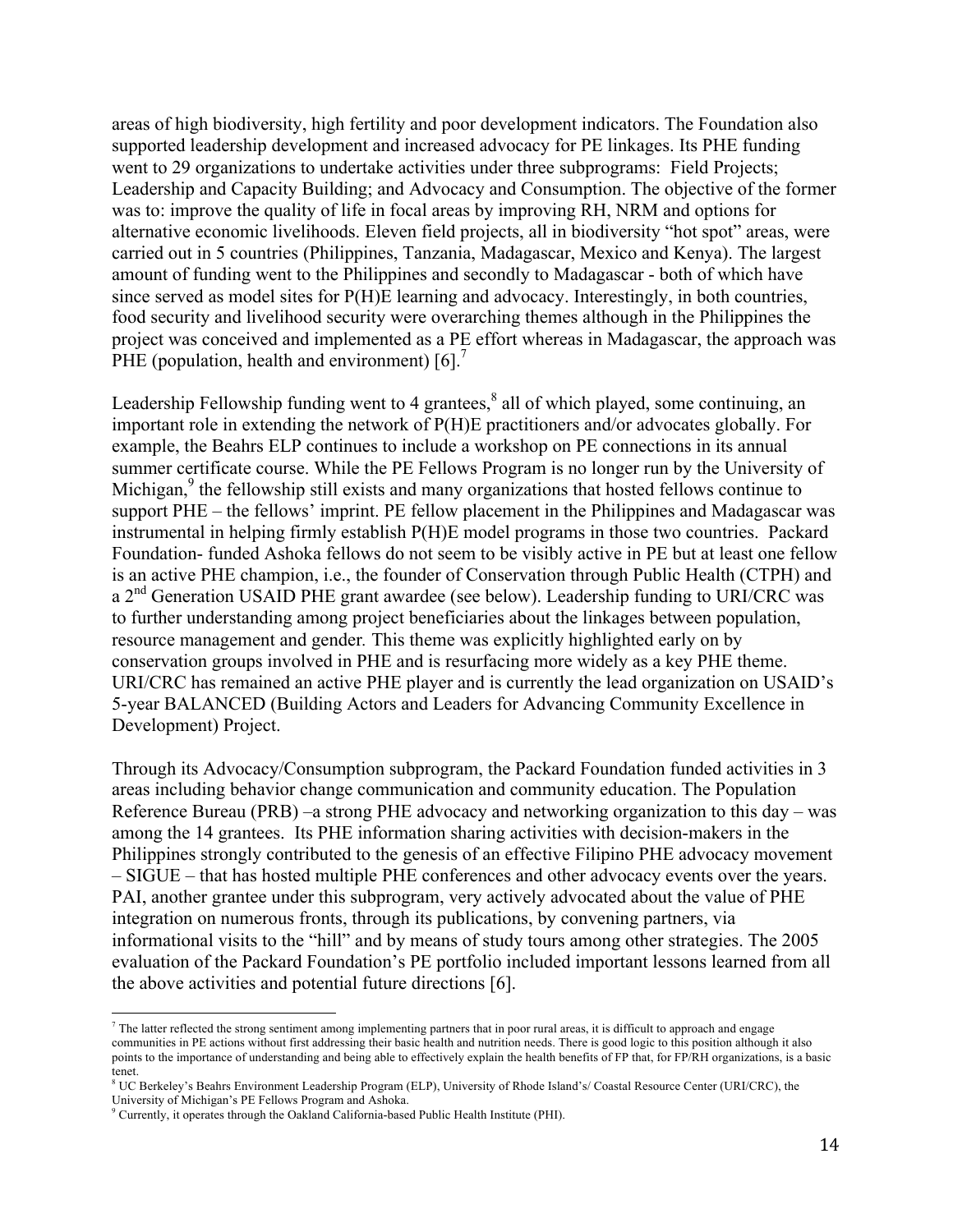Another key supporter of pioneer PHE efforts was USAID. USAID's Bureau of Global Health PRH Office first began supporting PE initiatives in 1993 in partnership with the University of Michigan's PE Fellows Program.<sup>10</sup> The purpose of the fellowship was to develop a cadre of professionals specializing in PE issues and, through internal postings, to help organizations effectively integrate the two domains. As noted, the CCC and Packard Foundation are among the various organizations that have benefitted from PE fellows.

In the early 2000s, USAID supported cross-sectoral collaboration as part of its Environmental Health Project, Environment Change and Health Outcomes (EHP/ECHO) Program, funded by the Health Bureau's Infectious Diseases and Nutrition Office (HIDN). An important activity was assisting non-governmental organizations (NGOs) and other groups to implement field projects combining NRM and interventions to improve health. To that end, EHP implemented a 4-year, water-focused initiative in Madagascar that linked various projects involved in health, population, and/or environmental conservation. Support was also provided to i) establish Voahary Salama as a local consortium through which integrated activities could be better coordinated and ii) implement an operations research (OR) study involving consortium members. The study aimed to test the hypothesis that integrating NRM with population and health would make projects more effective and sustainable [7]. Providing evidence to support this hypothesis was considered critical to sustaining future support for PHE. To that end, OR studies were also undertaken in the Philippines (IPOPCORM) and in Nepal. The Philippines study in particular yielded some convincing evidence about outcome achievement in multiple domains and continues to be cited as the key source for quantitative evidence in support of this hypothesis [8,9].

USAID support to PE integration gained momentum in 2002 when a dedicated program within the Global Health PRH Office was initiated in response to legislative language included in the FY02 Foreign Operations Appropriations bill. This very important point in the history of PHE funding resulted, in part, from Packard's support to PAI to educate Congressional staff on PE issues [10]. The bill stated that funds allocated under USAID's Child Survival and Health Program Fund for FP/RH should be used "*in areas where population growth threatens biodiversity or endangered species"* [10]. This and similar language was included in Appropriations-related reports in successive years, encouraging USAID to i) promote crosssectoral collaboration and ii) scale up prior PHE investments in communities around biodiversity-rich areas. PRH Office funding for PHE between 2003-2008 fell under three distinct areas: Field Projects, Technical Leadership, and Support to USAID Missions and CAs [10].

Initial Field Project monies went to the Philippines to ensure continuation of important Packardfunded PE efforts (e.g., IPOPCORM, PESCODEV and the PHE network). It also went to a number of conservation organizations already engaged in and committed to community conservation, either active in the CCC (e.g., CI and WWF) or previously funded by Packard (JGI). Technical Leadership funds went to organizations like PRB to support the SIGUE network in the Philippines and to the Woodrow Wilson Center/Environment Change and Security Project (WWC/ECSP) that had been receiving USAID monies since 1996 (via Michigan

  $10$  This was an extension of the Michigan University Population Fellows Program which was started in 1984 to provide technical assistance to USAID and developing country organizations just in the area of FP/RH planning [6].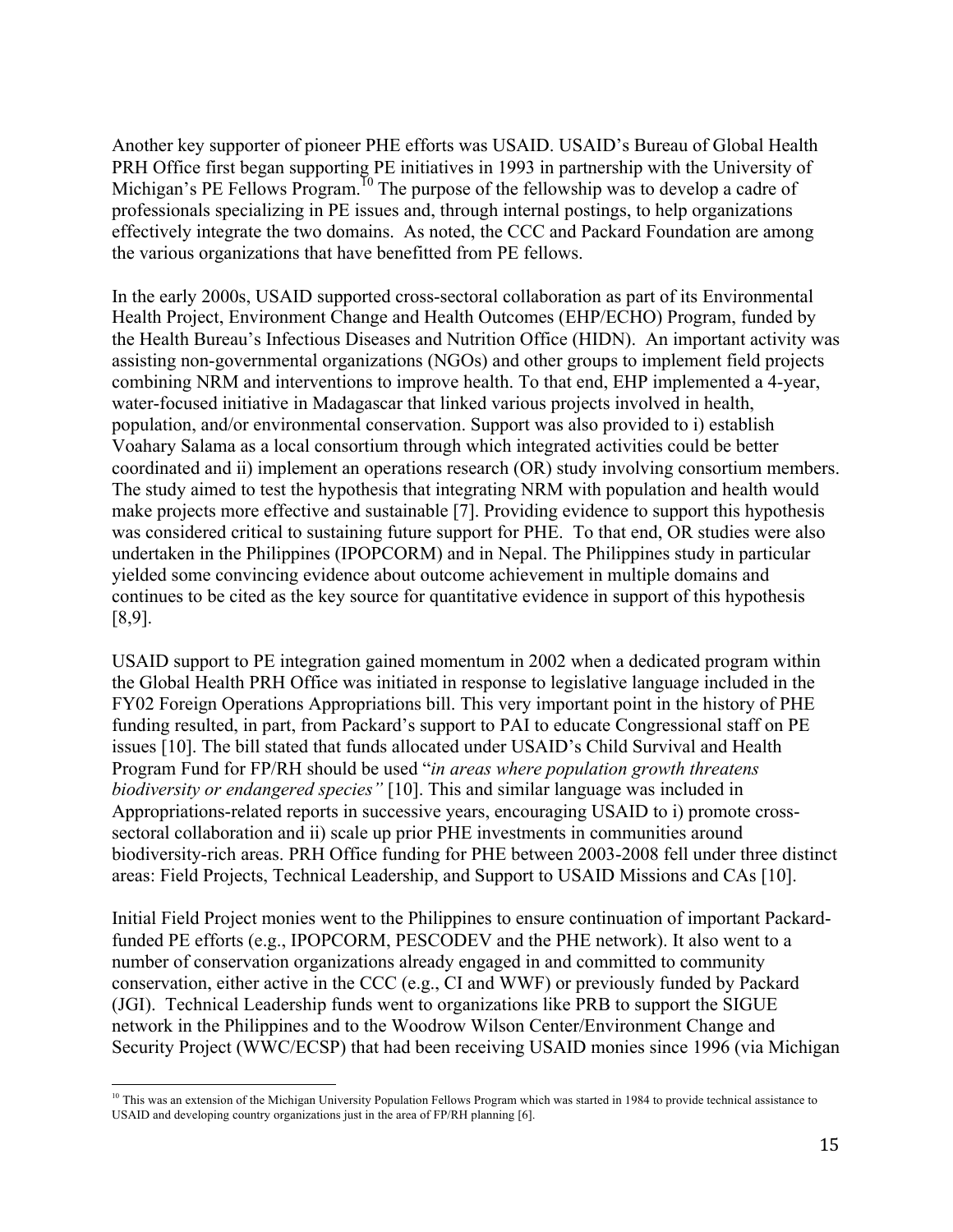Fellows Program funding) to promote dialogue and disseminate objective PHE information among policy and program audiences [11].

### **Phase 2: Next Generation Initiatives**

Herein, this time period covers PHE efforts initiated after, or continuing from, Packard-funded projects up to 2008. The vast majority of known P(H)E efforts during this time period were funded by USAID through their core PRH or Global Leadership Priority funds.<sup>11</sup> Other integrated efforts were inevitably ongoing but if they don't use the PHE title, it can be difficult to identify them. Continued investment by USAID in two countries benefitting from Packard funding, Madagascar and the Philippines, helped take PHE integration to new levels, demonstrating the potential for impact and increased scale, given local conditions, adequate time and resources.

Specifically, initiatives undertaken by CI and WWF in Madagascar continued in the context of the USAID mission's "ecoregional" landscape-level approach. Under the latter, the majority of mission activities under its four strategic objectives (Governance, Health/Population/ Nutrition, Environment/Rural Development and Economic Growth) were focused in three geographic areas of the country (priority ecological landscapes) to maximize the potential for impact. All activities as well as some Food for Peace (food security) efforts were organized under an integrated framework -Nature, Health, Wealth and Power (NHWP)- that drew heavily upon PHE tools, PHE capacity of local NGOs, and PHE lessons learned including from the Packard-funded Madagascar Green Healthy Communities (MGHC) project (2001-2005). Family planning was a key NHWP health component.

The new USAID mission health bilateral, SanteNet, took the lead in bringing together partners, NGOs and government, to jointly plan, implement and document achievements in all NHWP areas. MGHC's tested "champion community" approach was scaled to the next level, communes, via the NHWP initiative and, in some locales, to champion districts. Ecoregional alliances in which all USAID mission partners participated, provided a critical platform for continuous learning, adaptation and advocacy regarding cross-sectoral integration. The NHWP approach, and its integrated PHE roots, lent itself well to the President's "Durban Vision"12 and "Madagascar Naturally" campaign for economic development that acknowledged and drew upon the country's natural wealth and richness of its people. A third USAID PHE project was awarded to Wildlife Conservation Society (WCS)/Madagascar, a conservation actor actively operating in the north (an area with much of the country's remaining biodiversity) as they were also interested in integrating FP and other health interventions into their local development efforts. This was organized in partnership with two important international health/FP partners, Population Services International (PSI) and CARE.

To extend FP access to even more remote communities than possible under SanteNet, the mission's HPN office developed another funding mechanism, the "Last Mile" which provided grants to CARE in other communities and to JSI/Madagscar to continue its integrated work in

<sup>12</sup> The Durban Vision, announced in 2003 at the World Parks Congress in Durban, South Africa, outlined the President's commitment to triple Madagascar's protected area in 5 years, from 3% to 10% of the nation's surface area [12].

  $<sup>11</sup>$  A complete description of USAID's support during this time period is provided in a 2007 USAID PHE evaluation report [10].</sup>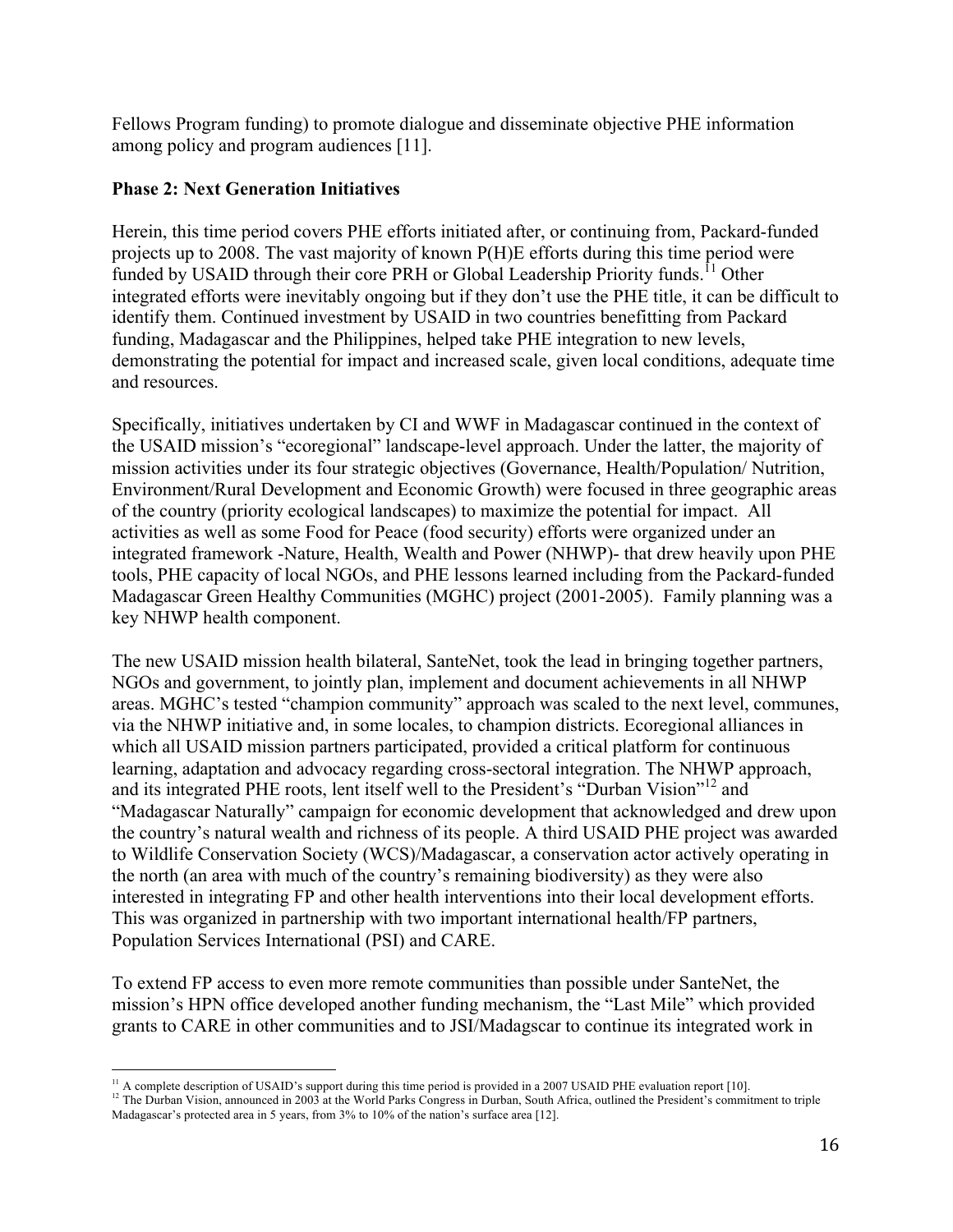previously-funded MGCH communities. Small funding also went to Voahary Salama to help maintain prior investment as a forum for cross-sectoral dialogue and to promote PHE approaches and tools.

In the Philippines, PATH Foundation Philippines, Inc (PFPI)'s IPOPCORM project received overlapping and then new funding from USAID. PHE efforts were expanded to new areas and they continued to successfully document the effects and value-added of integration. Until 2008, with Packard Foundation funding, PRB also continued with their advocacy and networking assistant to  $SIGUE^{13}$  to help institutionalize PHE as part of local planning where, under decentralized budgeting, the value of an integrated approach particularly resonates.<sup>14</sup>

Other countries in which  $2<sup>nd</sup>$  Generation PHE field projects were undertaken with USAID support include Cambodia, Kenya, Democratic Republic of the Congo (DRC), Uganda and Nepal. All were implemented by environmental NGOs to test the viability of providing integrated services in very remote, biodiversity-endangered, regions. In Kenya, for example, WWF introduced a PHE approach as part of its marine conservation work in the Kiunga Marine National Reserve on the far northern coast near the Somalia border [10]. Among others, they partnered there with Family Health International (FHI)<sup>15</sup> to provide technical support through their USAID APHIA award.<sup>16</sup> This partnership was one among many that has demonstrated PHE practitioners' ability to leverage funds in support of PHE interventions from USAID country offices and others sources. Another example is WWF's Global Development Alliance partnership (WWF, USAID, Johnson and Johnson) that lent support to a number of WWF's sitebased PHE projects between 2003-2008, complementing their USAID/PRH Office funding [13]. Another example of a private/public PHE partnership was the SPREAD Project (Sustaining Partnerships to enhance Rural Enterprise and Agribusiness Development), a cooperative Agreement with Texas A&M University and USAID in Rwanda between 2006-2011. Yet another example is USAID's "Flexible Funds", designed to reach underserved populations with FP, that have been used for various PHE efforts.<sup>17</sup>

In the DRC, JGI partnered with EngenderHealth, one of its RH/FP partners in Kigoma, to support increasing rural access to RH/FP services. That effort was part of USAID's regional CARPE (Congo Basin) program. There, JGI drew upon its many years' experience in Tanzania with its community-centered project TACARE for which the Packard Foundation provided FP funding in the late 1990s [14]. TACARE has long provided complementary agroforestry, water, tree nursery, FP/HIV/AIDS/health and community development activities around the Gombe National Park, home of three chimpanzee communities studied since the 1960s by Jane Goodall and her team [15]. An important strategy employed by TACARE, learned through project experience as a way to gain community trust, was to first work on something tangible – a school roof or clinic door – as "seeing is believing." Subsequently, they added interventions as the community deemed them important and for which JGI had resources. In this regard, their approach reflected the philosophy of early development organization projects described in PAI's

<sup>&</sup>lt;sup>13</sup> SIGUE, meaning to "keep going" in Spanish, is now called the PHE Network.

<sup>&</sup>lt;sup>14</sup> Between 2003 – 2010, PRB's PHE activities were supported as part of their USAID BRIDGE Project (BRinging Information to Decisionmakers for Global Effectiveness), another example of leveraging from alternative USAID funding sources. <sup>15</sup> Now FHI 360

<sup>&</sup>lt;sup>16</sup> AIDS, Population, and Health Integrated Assistance Program (APHIA) Projects  $17$  For example, "flex funds" were used in Madagascar to provide Voahary Salama with institutional support and as grants to some of its members.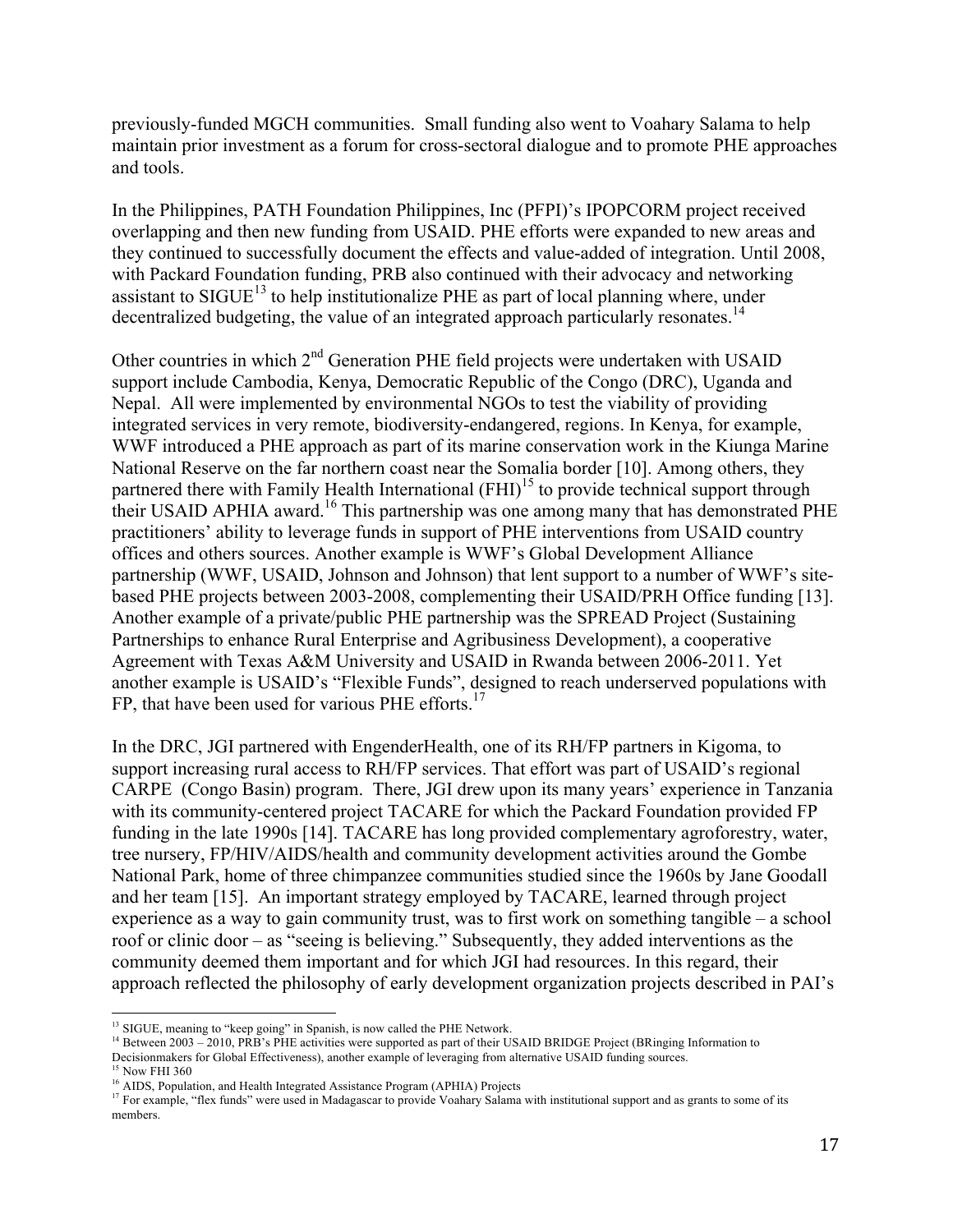inventory [2]. As, around that time, in keeping with new conservation thinking, JGI modified their overall Tanzania strategy to the landscape-level (Greater Gombe Ecosystem). 18

USAID funding during this phase to two countries, Uganda and Nepal, was designed to test special PHE situations: in Nepal, as a means of helping address conflict resolution and, in Uganda, linked to conservation medicine  $[10]$ .<sup>19</sup> In Nepal, with USAID country contributions, three organizations including WWF worked collaboratively to integrate FP/RH with other Community Forest User Group activities [16]. In Uganda, FP was integrated with actions to reduce infectious disease transmission between humans and Bwindi Impenetrable National Park mountain gorillas [17]. Both country projects benefited from start up assistance and continuous mentorship by international PHE consultants, supported through yet a separate USAID funding mechanism [10].

Towards the latter part of Phase 2, USAID shifted its focus from funding on-the-ground PHE projects to funding more capacity building, policy development and research-related efforts. This was a strategic decision to create the potential for more broad-based change through political and organizational transformation [18]. Funding was provided to develop instructional and project support tools,<sup>20</sup> WWF undertook a learning exercise to analyze the value-added of PHE,<sup>21</sup> and the WWC/ESCP continued to provide an objective forum for presenting new research and debating policy options on PHE connections and demographic security in developing countries.

# **Phase 3: PHE's Current Face**

In 2008, USAID/PRH Office further revised its PHE funding approach, awarding a comprehensive 5-year project (BALANCED) with three main objectives: capacity building, knowledge management and implementation support for projects funded through country mission funding. BALANCED has conducted multiple trainings over the past four years in the Philippines and Africa using integrated training curricula and behavior change tools that it has developed and/or refined. Trainings have involved participants from many countries, thereby expanding the (potential) pool of PHE practitioners [20]. The project has also developed a webbased PHE toolkit as a reference source [21] and has been invited to help a number of USAID missions integrate across their programs e.g., USAID/Tanzania focusing on HIV/AIDs prevention as the health intervention near Saadani National Park and USAID/Philippines combining FP and conservation under their Health and Energy and Climate programs, respectively.

Capitalizing on lessons learned from the IPOPCORM Project, between 2008-2010, PFPI launched its Poverty-Population-Environment Project with Packard Foundation support to continue to advance RH/FP in 3 bioregions within a NRM and poverty alleviation context [21]. In addition, its Alternative Advocacy Project worked with Filipino policymakers to mainstream RH/FP as a good coastal resources management strategy and as a means to promote food security. The UN Population Fund (UNFPA) provided PFPI also provided support for its Expanded IPOPCORM Project. These efforts are all helping to strengthen Philippines as a model

 

<sup>&</sup>lt;sup>18</sup> Since then the focus is on the Gombe-Masito-Ugalla Ecosystem [15].

<sup>&</sup>lt;sup>19</sup> Later, in this country context considered the One Health approach.

<sup>&</sup>lt;sup>20</sup> Through the University of North Carolina MEASURE/Evaluation Project [19].

<sup>&</sup>lt;sup>21</sup> Partially funded via their public-private partnership with Johnson and Johnson.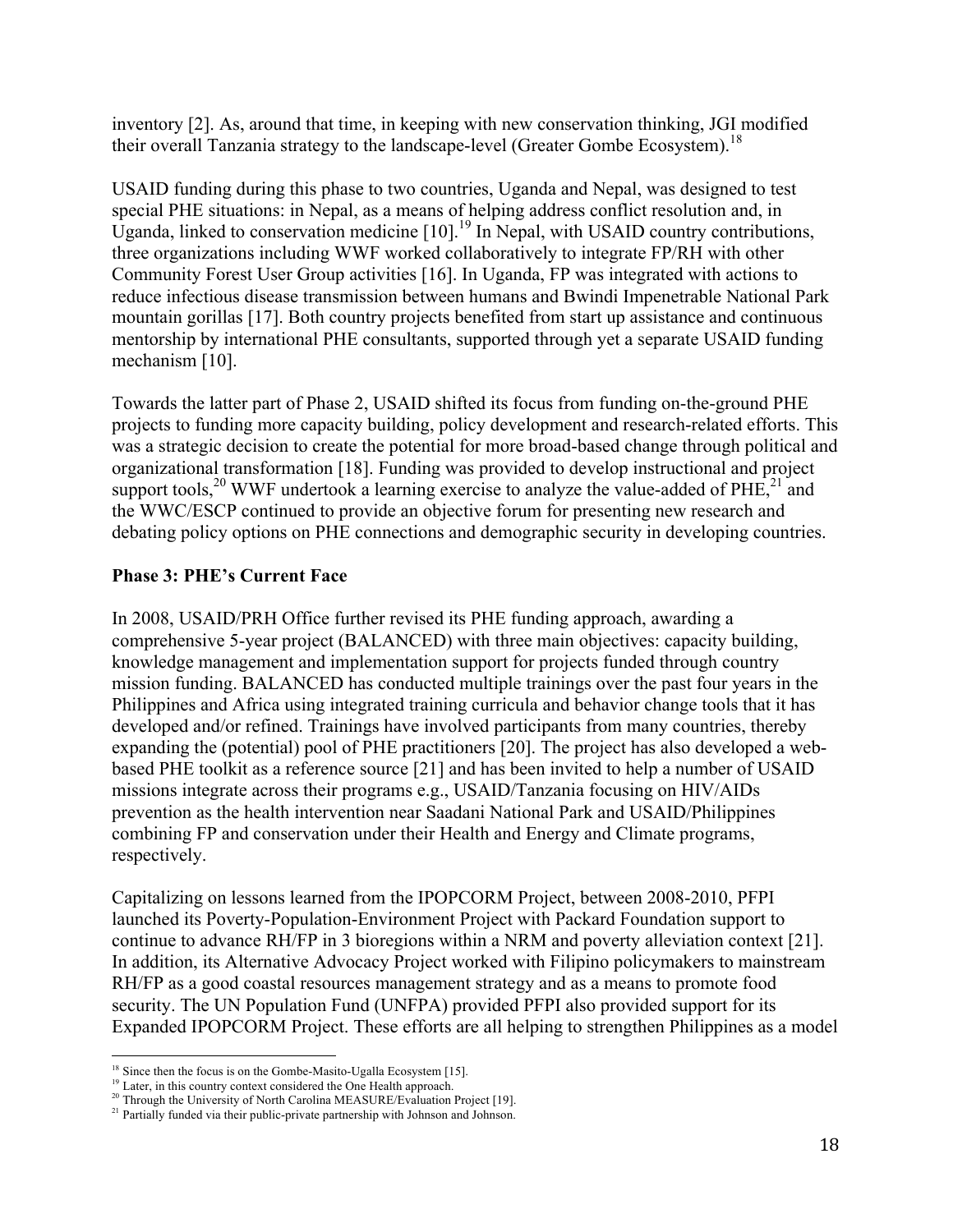for sustaining and scaling PHE integration with demonstrable results.<sup>22</sup>

In Madagascar, new USAID PHE efforts were provided in 2008 through USAID Flexible Funds and Water, Sanitation and Hygiene (WASH) monies, including to a new marine conservation PHE partner operating on the southwest coast, Blue Ventures. Unfortunately, funding had to be prematurely curtailed in 2009 due to the country's political situation. However, Blue Ventures continued its PHE efforts through other funding sources including UNFPA and its organized volunteer conservation research program [23]. Since Blue Ventures was first established in 2003, it has made impressive strides in developing and expanding its community development work, more recently incorporating FP and other health interventions to the point that it is now considered a model PHE project.<sup>23</sup> Its UK-based medical director has very strategically and successfully identified multiple funding opportunities for its community-based efforts including from European aid organizations such as UK's Department for International Development (DFID). Other organizations have also successfully obtained European aid funding to continue or initiate their PHE efforts (e.g., Swiss Development Agency funding to WWF in the DRC;  $^{24}$ Finnish funding in Nepal; and Danish funding to IUCN in Kenya, $^{25}$  among others.

To achieve more critical mass and opportunities for sharing learned in Africa, in 2007, PRB launched an Africa Regional PHE Network that has since spawned a number of country PHE working groups that also receive some PRB support. The Network was launched at the culmination of the PHE Regional Conference in Ethiopia, co-funded by USAID and the Packard Foundation and hosted by LEM, the Environment and Development Association of Ethiopia. One of the most active and successful of the PHE working groups is in Ethiopia. Over the past five years, it has grown to over 40 members and it has its own website; it has also evolved into its own legal entity: Ethiopia PHE Consortium [25]. The consortium's activities have been featured as part of the Wilson Center's ongoing PHE forums and they are benefitting from a PHE Fellow who is focusing on strengthening consortium partner monitoring and evaluation (M&E) activities, including harder-to- measure "value added" indicators [26].

After its USAID/PRH Office funding for PHE ended, CTPH in Uganda secured a sub-award to continue activities under the USAID mission's new environment bilateral project (Wild West/WCS), with contributions from both the mission's Health and Environment/Economic Growth offices. The funds were intended, respectively, as a means of extending access to FP in rural areas and improving conservation by reducing risks to mountain gorillas and livelihoods (as many local residents are engaged in gorilla ecotourism). Subsequently, through a UK Whitley Gold award, CTPH was able to support water and sanitation activities, another potentially important means of disease transmission between humans, their livestock and gorillas. Their PHE program continues despite limited funding as the volunteers are very committed. The two volunteer groups proactively solicited funding for group livestock that now earn the group monies, offsetting volunteer time spent on PHE. This innovative strategy of minimizing volunteer turnover introduced the added benefit of opportunities for positive role modeling by the male and female volunteers, working together on a common income-generating project, their own [27]. CTPH also received M&E and advocacy support from FHI 360 through its USAID-

 

 $2<sup>22</sup>$  The latest Philippines Commission on Population report focuses specifically PHE as a model for national development [24].

<sup>&</sup>lt;sup>23</sup> It receives support for its FP efforts from both Marie Stopes International and PSI Madagascar offices [23].<br><sup>24</sup> This funding helps continue efforts supported through WWF's 2008-2011 PHE Alliance with Johnson and Jo

<sup>&</sup>lt;sup>25</sup> Unfortunately, this project did not get implemented due to a number of challenges including security issues in the north.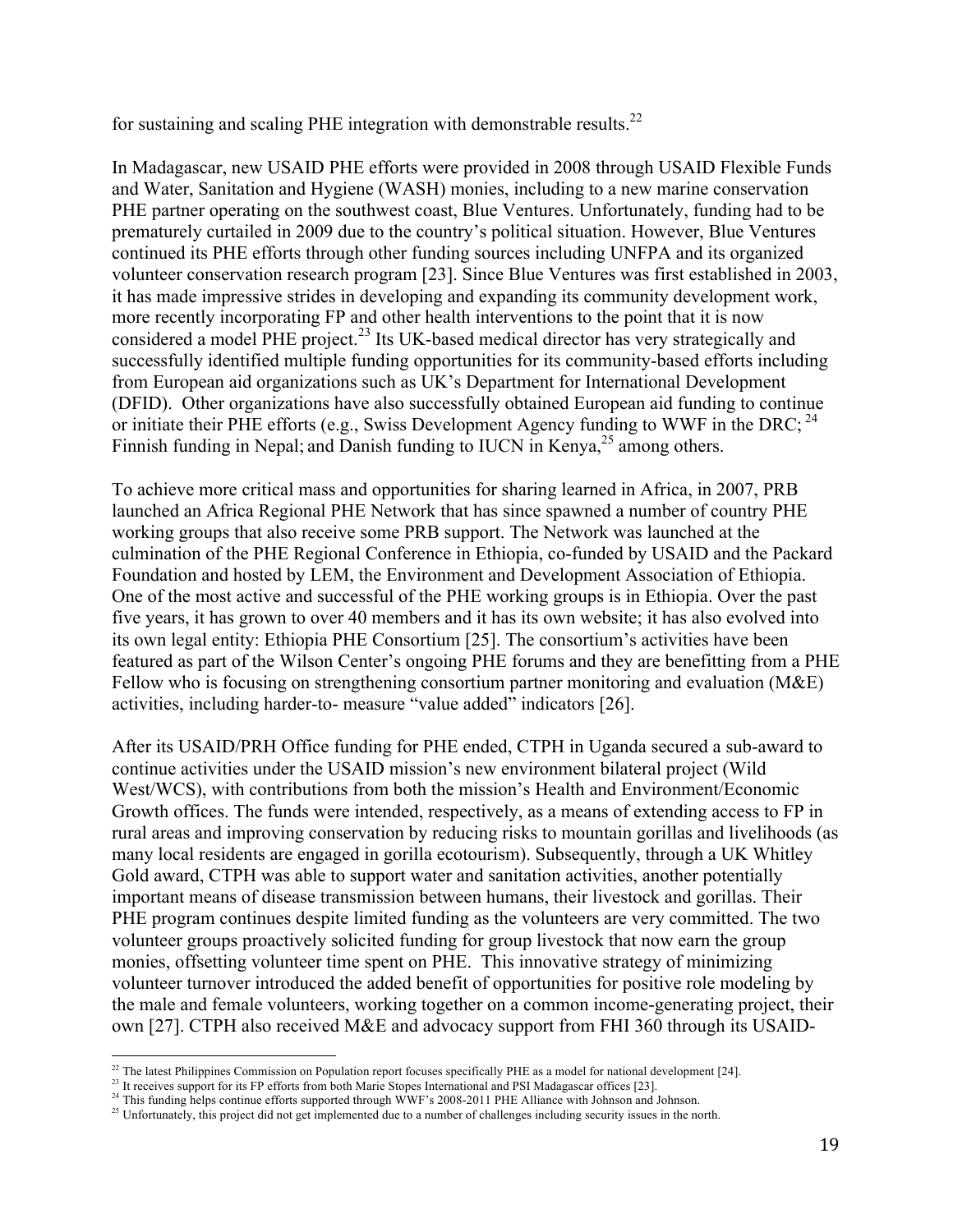funded PROGRESS (Program Research for Strengthening Services) project. Kenya's Green Belt Movement (GBM), founded in 1977 by Nobel Peace Prize winner Wangari Maathai, also received PROGRESS support to integrate FP into its tree-planting and community empowerment projects [28].

A relatively recent PHE project, Health of People and the Environment-Lake Victoria Basin (HoPE-LVB*)* led by Pathfinder International in Kenya and Uganda, receives implementation funding from the MacArthur and Packard Foundations and M&E monies from USAID/PRH. HoPE-LVB is unique in a number of ways including its focus on scale from the start, through project support from ExpandNet, and a collaborative partnership with USAID's REDSO Office supporting the Lake Victoria Basin Commission to help scale HoPE's PHE model basin-wide. The project is catalyzing community-wide behavior change towards positive health, livelihood and conservation practices through use of model households and champions, focusing on women and youth as key change agents [29]. Pathfinder International is also working in Tanzania on the shores of Lake Tanganyika on a second PHE project, Tuungane, in collaboration with The Nature Conservancy (TNC) and Frankfurt Zoological Society two new PHE implementing partners [30, 31].

There are other integrated efforts being initiated but in the absence of a special effort to identify them, it is difficult to keep track. It is certain, however, that a growing number of organizations, countries and projects are applying PHE principles and/or specifically employing a PHE approach. PAI's inventory of projects served this purpose in the late 1990s. PRB has recently tackled the same challenge by inventorying and mapping current and recent efforts in developing countries that can be considered PHE.<sup>26</sup> The 87 projects highlighted in their PHE Project Map are or were recently actively addressing a component of population and RH in combination with environmental efforts [32].<sup>27</sup> Additionally, the US-based Coalition from early years continues to convene as a larger PHE Policy and Practice Group, providing an important platform for shared learning and advocacy. All this point to a successful PHE history and positive potential for continued PHE integration in the future. Having recently celebrated Rio20+ and approaching 20 years since the International Conference on Population and Development, there is now experience and a tested formula for cross-sectoral collaboration and integration of population and environmental actions towards more sustainable development, the call for action that emanated from these two important international conferences.

#### **References**

1. IUCN, UNEP, WWF. 1991. Caring for the Earth. A Strategy for Sustainable Living. Gland, Switzerland http://coombs.anu.edu.au/~vern/caring/caring.html

2. Engelman, R. 1998. Plan and Conserve – A Source Book on Linking Population and Environment in Communities. Population Action International, Washington DC.

3. World Neighbors. 1997. Lessons from the Field; Integration of Pop and Environment. Oklahoma City, Oklahoma.

4. http://www.ehproject.org/phe/ci-cccfinal.html

<sup>&</sup>lt;sup>26</sup> PRB has supported its PHE funds efforts since 2010 through the organization's USAID IDEA Project. <sup>27</sup> Projects that ended before 2005, many described in the preceding pages, are not included in the current PRB map.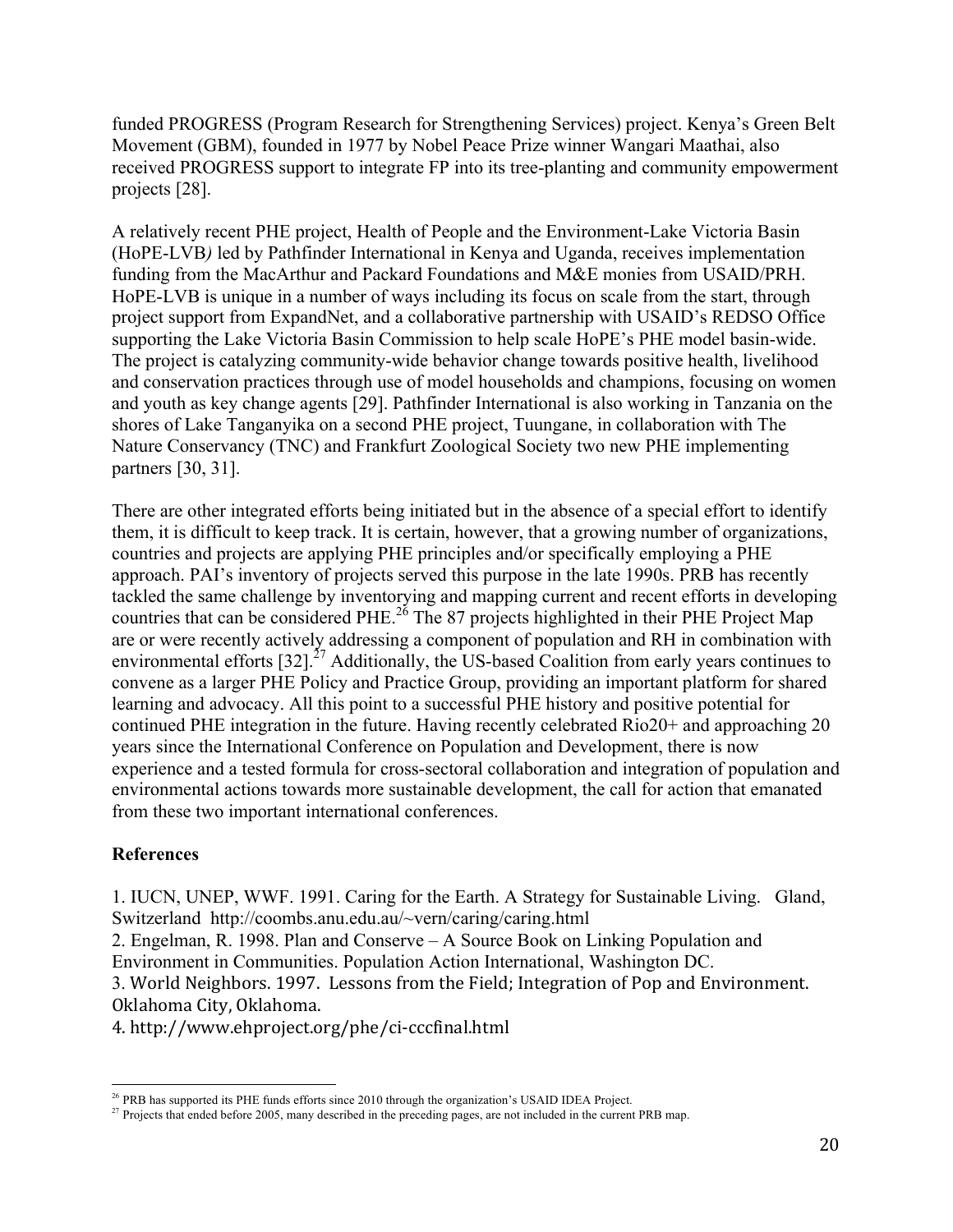5. Ogelthorpe, J. 2003. http://www.wilsoncenter.org/event/putting-conservation-contextsocial-science-tools-for-conservation-practitioners

6. Pielmeier, JD and Green, CP. 2005. Review of the Packard Foundation's Population-Environment Initiative. CEDPA, Washington DC.

7. Environmental Health Project. 2001. Linking Health, Population, and the Environment in Madagascar. EHP Brief.

8. Castro, J and D'Agnes, L. 2008. Fishing for Families: Reproductive Health and Integrated Coastal Management in the Philippines. Focus Report. Woodrow Wilson Center.

9. D'Agnes, L., et al. 2010. Integrated management of coastal resources and human health yields added value: A comparative study in Palawan (Philippines). *Environmental Conservation*. Volume 37. Issue 04 pp 398-409 http://dx.doi.org/10.1017/S0376892910000779

10. Pielemeier, JD, Hunter, L and Layng, R. 2007. Assessment of USAID's Population and Environment Projects and Programming Options. USAID,Washington DC.

11. http://www.wilsoncenter.org/program/environmental-change-and-security-program

12. http://news.mongabay.com/2006/0117-madagascar.html

13. Carr, D. 2008. Population, Health and Environment in Africa and Asia: And Evaluation of USAID and Johnson and Johnson Supported Projects.

14. Anderson, WG et al. 2004. Assessment of the Lake Tanganyika Catchment, Reforestation and Education (TACARE) Project, Jane Goodall Institute, Arlington VA

15. http://www.janegoodall.org/programs/gmu

16. D'Agnes. 2009. The Population, Health and Environment (PHE) Pathway to Livelihoods Improvement: Lessons and Best Practices from Nepal. USAID.

17. Gaffikin, L. and Kalema-Zikusoka, G. 2010. Integrating Human and Animal Health for Conservation and Development: Findings from a Program Evaluation in Southwest Uganda. John Snow Inc., Boston MA

18. Anderson, MC. 2010. History and Future of Population-Health-Environment Programs: Evolution of Funding and Programming. MPP Professional Paper. University of Minnesota, Minneapolis.

19. http://www.cpc.unc.edu/measure/prh/resources/population-health-and-environment-trainingtoolkit-now-available

20. http://balanced.crc.uri.edu/≠

21. http://www.k4health.org/toolkits/phe

22. http://www.pfpi.org/#

23. http://blueventures.org/madagascar/madagascar-expeditions.html

24. http://www.sunstar.com.ph/pampanga/local-news/2012/12/18/population-commissionlaunches-5th-population-report-258962

25. http://www.phe-ethiopia.org/aboutus/index.html

26. http://www.newsecuritybeat.org/2013/01/questions-population-health-environment-projectsworking-answer-ethiopia/#.UW7dlhld\_\_

27. Kalema-Zikusoka, G. and Gaffikin, L. Sharing the Forest: Protecting Gorillas and Helping Families in Uganda. Focus Report Issue 17. Woodrow Wilson Center, Environmental Change and Security Program.

28. Green Belt Movement. 2011. Annual Report. http://www.greenbeltmovement.org/who-weare/annual-reports

29. http://www.pathfinder.org/our-work/topics/population-health-and-environment-phe.html 30. http://www.pathfinder.org/our-work/projects/tuungane-tanzania.html